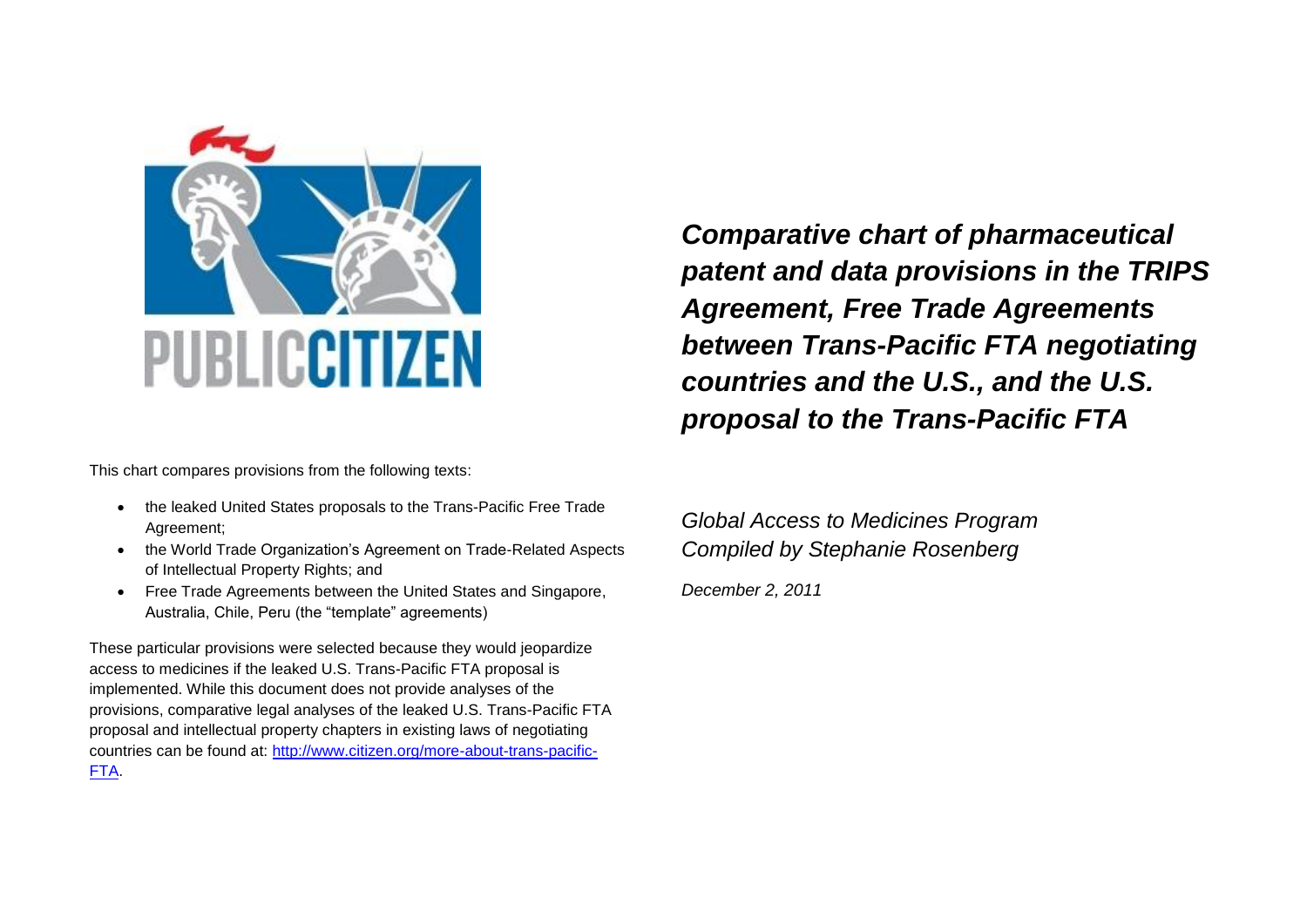Public Citizen, December, 2011. Contact: medsaccess@citizen.org. For more information, see www.citizen.org/access.

## **Comparative chart of pharmaceutical patent and data provisions in the TRIPS Agreement, Free Trade Agreements between Trans-Pacific FTA negotiating countries and the U.S., and the U.S. proposal to the Trans-Pacific FTA<sup>1</sup>**

| <b>Item</b>                                                                                | <b>U.S. TPFTA Proposal</b>                                                                                                                                                                                                                                                                                                                                                                                                                                                    | <b>TRIPS</b><br>Agreement                                                                                                                                                      | U.S.-Singapore<br><b>FTA</b>                                                                                                                                                                                                                                                                   | U.S.-Chile<br><b>FTA</b>                                                                                                                                                                                                                                                                     | <b>U.S.-Australia</b><br>FTA <sup>2</sup>                                                                                                                                                                                                                                                                                                                                                                                                                       | U.S.-Peru<br>FTA <sup>3</sup>                                                                                                                                                                                                                                                                                                                                                                                                                  |
|--------------------------------------------------------------------------------------------|-------------------------------------------------------------------------------------------------------------------------------------------------------------------------------------------------------------------------------------------------------------------------------------------------------------------------------------------------------------------------------------------------------------------------------------------------------------------------------|--------------------------------------------------------------------------------------------------------------------------------------------------------------------------------|------------------------------------------------------------------------------------------------------------------------------------------------------------------------------------------------------------------------------------------------------------------------------------------------|----------------------------------------------------------------------------------------------------------------------------------------------------------------------------------------------------------------------------------------------------------------------------------------------|-----------------------------------------------------------------------------------------------------------------------------------------------------------------------------------------------------------------------------------------------------------------------------------------------------------------------------------------------------------------------------------------------------------------------------------------------------------------|------------------------------------------------------------------------------------------------------------------------------------------------------------------------------------------------------------------------------------------------------------------------------------------------------------------------------------------------------------------------------------------------------------------------------------------------|
|                                                                                            |                                                                                                                                                                                                                                                                                                                                                                                                                                                                               |                                                                                                                                                                                | (2004)                                                                                                                                                                                                                                                                                         | (2004)                                                                                                                                                                                                                                                                                       | (2005)                                                                                                                                                                                                                                                                                                                                                                                                                                                          | (2006)                                                                                                                                                                                                                                                                                                                                                                                                                                         |
| <b>Patents for New</b><br>Forms, Uses, or<br><b>Methods of</b><br>Using a Known<br>Product | Art. 8.1 () the Parties confirm<br>that: patents shall be available for<br>any new forms, uses, or methods<br>of using a known product; and a<br>new form, use, or method of using<br>a known product may satisfy the<br>criteria for patentability, even if<br>such invention does not result in<br>the enhancement of the known<br>efficacy of that product.                                                                                                                | No provision                                                                                                                                                                   | No provision                                                                                                                                                                                                                                                                                   | No provision                                                                                                                                                                                                                                                                                 | Art. 17.9.1. () The Parties<br>confirm that patents shall be<br>available for any new uses or<br>methods of using a known<br>product. $( \ldots )$                                                                                                                                                                                                                                                                                                              | No provision                                                                                                                                                                                                                                                                                                                                                                                                                                   |
| Patentability of<br>Diagnostic,<br>Therapeutic,<br>and Surgical<br><b>Methods</b>          | Article 8.2. Each Party shall make<br>patents available for inventions for<br>the following:<br>$(\ldots)$<br>(b) diagnostic, therapeutic, and<br>surgical methods for the treatment<br>of humans and animals.                                                                                                                                                                                                                                                                | Art. 27.3<br>Members may<br>also exclude from<br>patentability:<br>(a) diagnostic,<br>therapeutic and<br>surgical methods<br>for the treatment<br>of humans or<br>animals $()$ | Art. 16.7.1. () Each<br>Party may exclude<br>inventions from<br>patentability only as<br>defined in Articles<br>27.2 and 27.3(a) of<br>the TRIPS<br>Agreement.                                                                                                                                 | No provision                                                                                                                                                                                                                                                                                 | Art. 17.9.2. Each Party may only<br>exclude from patentability:<br>(b) diagnostic, therapeutic, and<br>surgical methods for the<br>treatment of humans and<br>animals.                                                                                                                                                                                                                                                                                          | Art. 16.9.2. Nothing in this<br>Chapter shall be construed to<br>prevent a Party from excluding<br>inventions from patentability as<br>set out in Articles 27.2 and 27.3<br>of the TRIPS Agreement. ()                                                                                                                                                                                                                                         |
| <b>Patent Term</b><br><b>Adjustment</b><br>(For Patent<br><b>Examination</b> )             | Art. 8. 6. (b) Each Party, at the<br>request of the patent owner, shall<br>adjust the term of a patent to<br>compensate for unreasonable<br>delays that occur in the granting of<br>the patent. For purposes of this<br>subparagraph, an unreasonable<br>delay at least shall include a delay<br>in the issuance of the patent of<br>more than four years from the<br>date of filing of the application in<br>the territory of the Party, or two<br>years after a request for | No provision                                                                                                                                                                   | Art. 16.7.7. Each<br>Party, at the request<br>of the patent owner,<br>shall extend the term<br>of a patent to<br>compensate for<br>unreasonable delays<br>that occur in granting<br>the patent. For the<br>purposes of this<br>paragraph, an<br>unreasonable delay<br>shall at least include a | Art. 17.9.6. Each<br>Party shall provide<br>for the adjustment of<br>the term of a patent,<br>at the request of the<br>patent owner, to<br>compensate for<br>unreasonable delays<br>that occur in granting<br>the patent. For the<br>purposes of this<br>paragraph, an<br>unreasonable delay | Art. 17.9.8. (a) If there are<br>unreasonable delays in a Party's<br>issuance of patents, that Party<br>shall provide the means to, and<br>at the request of a patent owner,<br>shall, adjust the term of the<br>patent to compensate for such<br>delays. An unreasonable delay<br>shall at least include a delay in<br>the issuance of a patent of more<br>than four years from the date of<br>filing of the application in the<br>Party, or two years after a | Art. 16.9.6. (b) Each Party shall<br>provide the means to and shall,<br>at the request of the patent<br>owner, compensate for<br>unreasonable delays in the<br>issuance of a patent, other than<br>a patent for a pharmaceutical<br>product, by restoring patent term<br>or patent rights. Each Party may <sup>4</sup><br>provide the means to and may,<br>at the request of the patent<br>owner, compensate for<br>unreasonable delays in the |

 $\overline{a}$ <sup>1</sup> See leaked U.S. intellectual property chapter proposal to the Trans-Pacific FTA at: http://www.citizenstrade.org/ctc/wp-content/uploads/2011/10/TransPacificIP1.pdf

<sup>&</sup>lt;sup>2</sup> For a comparative analysis of the Australian law, the AUS-FTA, and the TPPA, please read: Public Citizen, "Dangers for Access to Medicines in the Trans-Pacific Partnership Agreement: Comparative Analysis of the U.S. Intellectual Property Proposal and Australian Law", August 2011. http://cms.citizen.org/documents/Australia-TPPA-chart.pdf

<sup>&</sup>lt;sup>3</sup> For a comparative analysis of the Peruvian law, the Peru-FTA, and the TPPA, please read: Public Citizen, "Dangers for Access to Medicines in the Trans-Pacific Partnership Agreement: Comparative Analysis of the U.S. Intellectual Property Proposal and Peruvian Law", October 2011. http://www.citizen.org/peru-Trans-Pacific-FTA-chart

<sup>&</sup>lt;sup>4</sup> In the May 10, 2007 Agreement, Parties agreed to change "shall" to "may", making it optional whether the parties provide patent term adjustments for perceived delays in the patent approval process.

<sup>—&</sup>quot;Congressional Democrats' Concept Statement on Peru & Panama FTA Changes", 10 May 2007. Available at: http://waysandmeans.house.gov/Media/pdf/110/05%2014%2007/05%2014%2007.pdf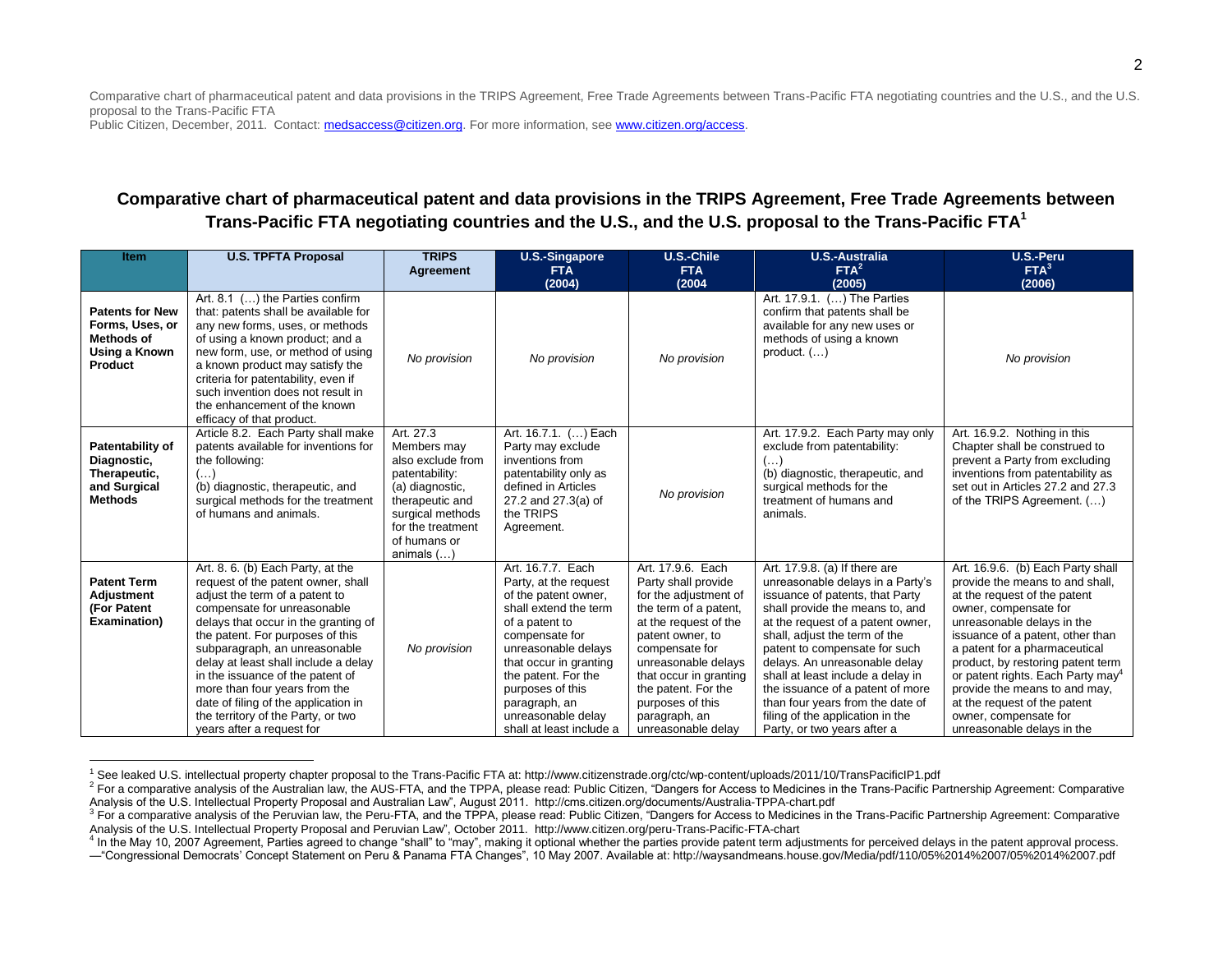Public Citizen, December, 2011. Contact: medsaccess@citizen.org. For more information, see www.citizen.org/access.

 $\overline{a}$ 

| <b>Item</b>                                                    | <b>U.S. TPFTA Proposal</b>                                                                                                                                                                                                                                                                                                                                                                                                                                                                                                                                                                                                                                                             | <b>TRIPS</b><br>Agreement | <b>U.S.-Singapore</b><br><b>FTA</b>                                                                                                                                                                                                                                                                                                                                                                                                                                                                                                                                                                                                                       | U.S.-Chile<br><b>FTA</b>                                                                                                                                                                                                                                                                                                                                                                                                                                   | <b>U.S.-Australia</b><br>FTA <sup>2</sup>                                                                                                                                                                                                                                                                                                                                                                                                                                                                                                                                                                                               | U.S.-Peru<br>FTA <sup>3</sup>                                                                                                                                                                                                                                                                                                                                                                                                                                                                                                                                                                                                                                                                                                                                                                              |
|----------------------------------------------------------------|----------------------------------------------------------------------------------------------------------------------------------------------------------------------------------------------------------------------------------------------------------------------------------------------------------------------------------------------------------------------------------------------------------------------------------------------------------------------------------------------------------------------------------------------------------------------------------------------------------------------------------------------------------------------------------------|---------------------------|-----------------------------------------------------------------------------------------------------------------------------------------------------------------------------------------------------------------------------------------------------------------------------------------------------------------------------------------------------------------------------------------------------------------------------------------------------------------------------------------------------------------------------------------------------------------------------------------------------------------------------------------------------------|------------------------------------------------------------------------------------------------------------------------------------------------------------------------------------------------------------------------------------------------------------------------------------------------------------------------------------------------------------------------------------------------------------------------------------------------------------|-----------------------------------------------------------------------------------------------------------------------------------------------------------------------------------------------------------------------------------------------------------------------------------------------------------------------------------------------------------------------------------------------------------------------------------------------------------------------------------------------------------------------------------------------------------------------------------------------------------------------------------------|------------------------------------------------------------------------------------------------------------------------------------------------------------------------------------------------------------------------------------------------------------------------------------------------------------------------------------------------------------------------------------------------------------------------------------------------------------------------------------------------------------------------------------------------------------------------------------------------------------------------------------------------------------------------------------------------------------------------------------------------------------------------------------------------------------|
|                                                                |                                                                                                                                                                                                                                                                                                                                                                                                                                                                                                                                                                                                                                                                                        |                           | (2004)                                                                                                                                                                                                                                                                                                                                                                                                                                                                                                                                                                                                                                                    | (2004)                                                                                                                                                                                                                                                                                                                                                                                                                                                     | (2005)                                                                                                                                                                                                                                                                                                                                                                                                                                                                                                                                                                                                                                  | (2006)                                                                                                                                                                                                                                                                                                                                                                                                                                                                                                                                                                                                                                                                                                                                                                                                     |
|                                                                | examination of the application has<br>been made, whichever is later.<br>Periods attributable to actions of<br>the patent applicant need not be<br>included in the determination of<br>such delays.<br>$(\ldots)$<br>(f) Any patent term adjustment<br>under subparagraph 6(b) or<br>subparagraph 6(c) shall confer all<br>of the exclusive rights of a patent<br>subject to the same limitations and<br>exceptions that would otherwise<br>apply to the patent absent any<br>adjustment of the patent term.                                                                                                                                                                            |                           | delay in the issuance<br>of the patent of more<br>than four years from<br>the date of filing of the<br>application with the<br>Party, or two years<br>after a request for<br>examination of the<br>application has been<br>made, whichever is<br>later, provided that<br>periods attributable to<br>actions of the patent<br>applicant need not be<br>included in the<br>determination of such<br>delays. FN16-13<br>FN 16-13: Periods<br>attributable to actions<br>of the patent applicant<br>shall include such<br>periods of time taken<br>to file prescribed<br>documents relating to<br>the examination as<br>provided in the laws of<br>the Party. | shall be understood<br>to include a delay in<br>the issuance of the<br>patent of more than<br>five years from the<br>date of filing of the<br>application in the<br>Party, or three years<br>after a request for<br>examination of the<br>application has been<br>made, whichever is<br>later, provided that<br>periods of time<br>attributable to<br>actions of the patent<br>applicant need not<br>be included in the<br>determination of<br>such delays | request for examination of the<br>application has been made,<br>whichever is later. For the<br>purposes of this paragraph, any<br>delays that occur in the issuance<br>of a patent due to periods<br>attributable to actions of the<br>patent applicant or any opposing<br>third person need not be<br>included in the determination of<br>such delay.                                                                                                                                                                                                                                                                                  | issuance of a patent for a<br>pharmaceutical product by<br>restoring patent term or patent<br>rights. Any restoration under this<br>subparagraph shall confer all of<br>the exclusive rights of a patent<br>subject to the same limitations<br>and exceptions applicable to the<br>original patent. For purposes of<br>this subparagraph, an<br>unreasonable delay shall at least<br>include a delay in the issuance of<br>the patent of more than five<br>years from the date of filing of<br>the application in the territory of<br>the Party, or three years after a<br>request for examination of the<br>application has been made,<br>whichever is later, provided that<br>periods attributable to actions of<br>the patent applicant need not be<br>included in the determination of<br>such delays. |
| <b>Patent Term</b><br>Adjustment<br>(For Regulatory<br>Review) | Art. 8.6. (c) Each Party, at the<br>request of the patent owner, shall<br>make available an adjustment of<br>the patent term of a patent which<br>covers a new pharmaceutical<br>product <sup>FN1</sup> or a patent that covers<br>a method of making or using a<br>pharmaceutical product, to<br>compensate that patent owner for<br>unreasonable curtailment of the<br>effective patent term as a result of<br>the marketing approval process.<br>(d) In implementing subparagraph<br>6(c), a Party may:<br>(i) limit the applicability of<br>subparagraph 6(c) to a single<br>patent term adjustment for each<br>new pharmaceutical product that<br>is being reviewed for marketing | No provision              | Art. 16.8.4. With<br>respect to any<br>pharmaceutical<br>product that is subject<br>to a patent: (a) each<br>Party shall make<br>available an extension<br>of the patent term to<br>compensate the<br>patent owner for<br>unreasonable<br>curtailment of the<br>patent term as a result<br>of the marketing<br>approval process;<br>$(\ldots).$                                                                                                                                                                                                                                                                                                           | Art. 17.10.2. With<br>respect to<br>pharmaceutical<br>products that are<br>subject to a patent,<br>each Party shall:<br>(a) make available<br>an extension of the<br>patent term to<br>compensate the<br>patent owner for<br>unreasonable<br>curtailment of the<br>patent term as a<br>result of the<br>marketing approval<br>process;<br>$(\ldots).$                                                                                                      | Art. 17.9.8. () (b) With respect<br>to a pharmaceutical product <sup>FN17-</sup><br>$17$ that is subject to a patent,<br>each Party shall make available<br>an adjustment of the patent term<br>to compensate the patent owner<br>for unreasonable curtailment of<br>the effective patent term as a<br>result of the marketing approval<br>process.<br>FN 17-17: For Australia, the term<br>pharmaceutical substance as<br>used in Section 70 of the Patents<br>Act 1990 on the date of entry into<br>force of this Agreement may be<br>treated as synonymous with the<br>term pharmaceutical product<br>as used in this sub-paragraph. | Art. 16.9.6. (c) With respect to<br>any pharmaceutical product that<br>is covered by a patent, each<br>Party may <sup>5</sup> make available a<br>restoration of the patent term or<br>patent rights to compensate the<br>patent owner for unreasonable<br>curtailment of the effective patent<br>term resulting from the marketing<br>approval process related to the<br>first commercial marketing of the<br>product in that Party. Any<br>restoration under this<br>subparagraph shall confer all of<br>the exclusive rights of a patent<br>subject to the same limitations<br>and exceptions applicable to the<br>original patent.                                                                                                                                                                     |

<sup>5</sup> In the May 10, 2007 Agreement, Parties agreed to change "shall" to "may", making it optional whether the parties provide patent term adjustments for perceived delays in the marketing approval process. —"Congressional Democrats' Concept Statement on Peru & Panama FTA Changes", 10 May 2007. Available at: http://waysandmeans.house.gov/Media/pdf/110/05%2014%2007/05%2014%2007.pdf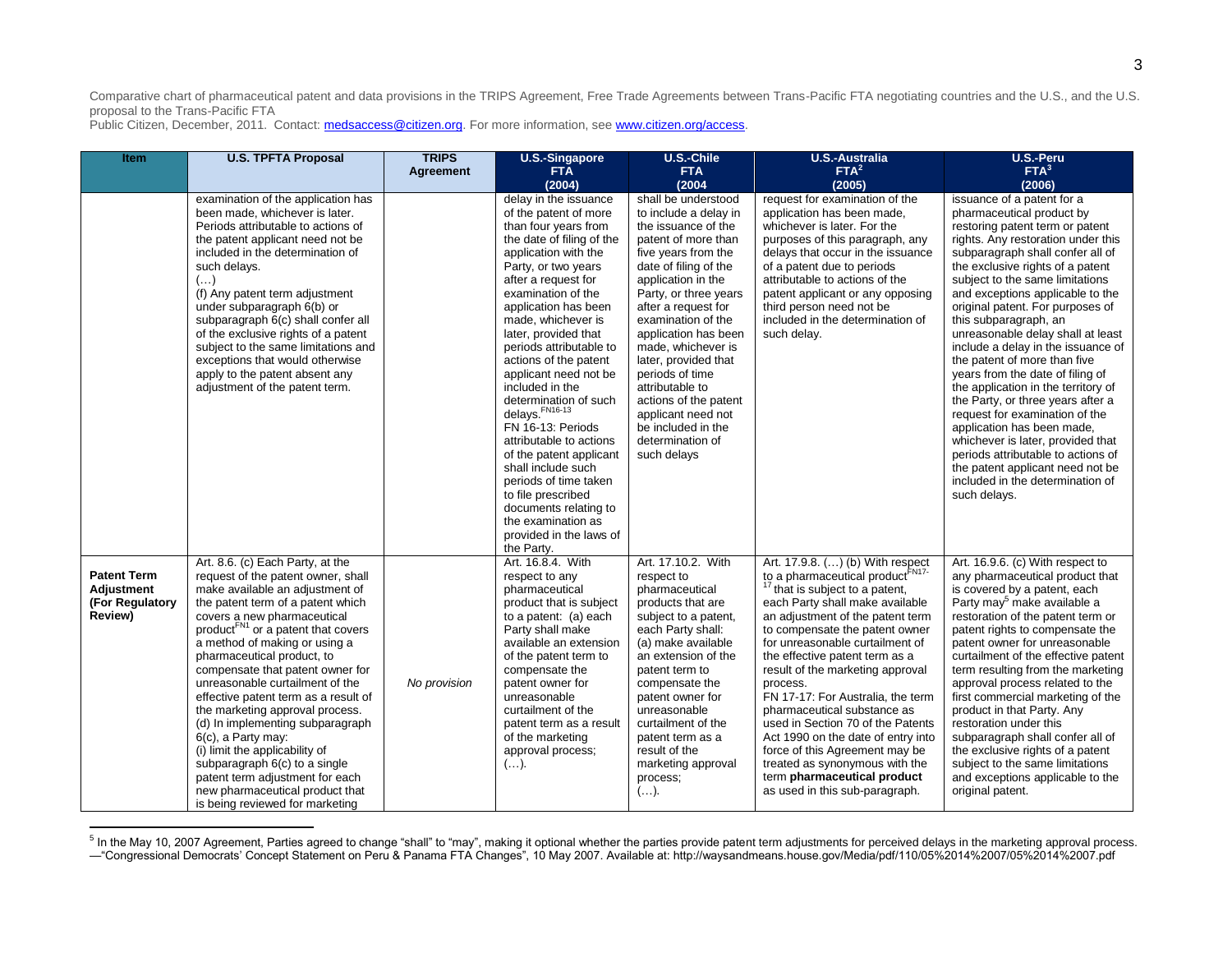| <b>Item</b> | <b>U.S. TPFTA Proposal</b>                                   | <b>TRIPS</b><br>Agreement | <b>U.S.-Singapore</b><br><b>FTA</b><br>(2004) | U.S.-Chile<br><b>FTA</b><br>(2004) | <b>U.S.-Australia</b><br>FTA <sup>2</sup><br>(2005) | U.S.-Peru<br>FTA <sup>3</sup><br>(2006) |
|-------------|--------------------------------------------------------------|---------------------------|-----------------------------------------------|------------------------------------|-----------------------------------------------------|-----------------------------------------|
|             | approval;                                                    |                           |                                               |                                    |                                                     |                                         |
|             | (ii) require the basis for the                               |                           |                                               |                                    |                                                     |                                         |
|             | adjustment to be the first                                   |                           |                                               |                                    |                                                     |                                         |
|             | marketing approval granted to the                            |                           |                                               |                                    |                                                     |                                         |
|             | new pharmaceutical product in                                |                           |                                               |                                    |                                                     |                                         |
|             | that Party; and                                              |                           |                                               |                                    |                                                     |                                         |
|             | (iii) limit the period of the                                |                           |                                               |                                    |                                                     |                                         |
|             | adjustment to no more than 5                                 |                           |                                               |                                    |                                                     |                                         |
|             | years.                                                       |                           |                                               |                                    |                                                     |                                         |
|             | (e) In implementing subparagraph                             |                           |                                               |                                    |                                                     |                                         |
|             | 6(c), and as a condition for                                 |                           |                                               |                                    |                                                     |                                         |
|             | providing the adjustment set forth                           |                           |                                               |                                    |                                                     |                                         |
|             | in subparagraph 6(c) for a new                               |                           |                                               |                                    |                                                     |                                         |
|             | pharmaceutical product approved                              |                           |                                               |                                    |                                                     |                                         |
|             | consistent with Article 9.2(b) or                            |                           |                                               |                                    |                                                     |                                         |
|             | Article 9.2(d), a Party may require                          |                           |                                               |                                    |                                                     |                                         |
|             | an applicant that has submitted an                           |                           |                                               |                                    |                                                     |                                         |
|             | application for marketing approval                           |                           |                                               |                                    |                                                     |                                         |
|             | consistent with Article 9.2(b) or                            |                           |                                               |                                    |                                                     |                                         |
|             | Article 9.2(d) to commence the                               |                           |                                               |                                    |                                                     |                                         |
|             | process of obtaining marketing<br>approval for that new      |                           |                                               |                                    |                                                     |                                         |
|             | pharmaceutical product in the                                |                           |                                               |                                    |                                                     |                                         |
|             | Party within [X] years of the date                           |                           |                                               |                                    |                                                     |                                         |
|             | of first marketing approval of the                           |                           |                                               |                                    |                                                     |                                         |
|             |                                                              |                           |                                               |                                    |                                                     |                                         |
|             | same pharmaceutical product in<br>another Party. FN2         |                           |                                               |                                    |                                                     |                                         |
|             | (f) Any patent term adjustment                               |                           |                                               |                                    |                                                     |                                         |
|             | under subparagraph 6(b) or                                   |                           |                                               |                                    |                                                     |                                         |
|             | subparagraph 6(c) shall confer all                           |                           |                                               |                                    |                                                     |                                         |
|             | of the exclusive rights of a patent                          |                           |                                               |                                    |                                                     |                                         |
|             | subject to the same limitations and                          |                           |                                               |                                    |                                                     |                                         |
|             | exceptions that would otherwise                              |                           |                                               |                                    |                                                     |                                         |
|             | apply to the patent absent any                               |                           |                                               |                                    |                                                     |                                         |
|             | adjustment of the patent term.                               |                           |                                               |                                    |                                                     |                                         |
|             | FN 1: For greater certainty, new                             |                           |                                               |                                    |                                                     |                                         |
|             | pharmaceutical product in                                    |                           |                                               |                                    |                                                     |                                         |
|             | subparagraphs 6 (c)-(e) means a                              |                           |                                               |                                    |                                                     |                                         |
|             | product that at least contains a                             |                           |                                               |                                    |                                                     |                                         |
|             | new chemical entity that has not                             |                           |                                               |                                    |                                                     |                                         |
|             | been previously approved as a                                |                           |                                               |                                    |                                                     |                                         |
|             | pharmaceutical product in the                                |                           |                                               |                                    |                                                     |                                         |
|             | territory of the Party.                                      |                           |                                               |                                    |                                                     |                                         |
|             | FN2: Negotiator's Note: For<br>purposes of paragraph 6(e) of |                           |                                               |                                    |                                                     |                                         |
|             | Article 8 and paragraphs 4 and 6                             |                           |                                               |                                    |                                                     |                                         |
|             | of Article 9, the length of the [X]-                         |                           |                                               |                                    |                                                     |                                         |
|             | year period should: enhance                                  |                           |                                               |                                    |                                                     |                                         |
|             | certainty regarding access to                                |                           |                                               |                                    |                                                     |                                         |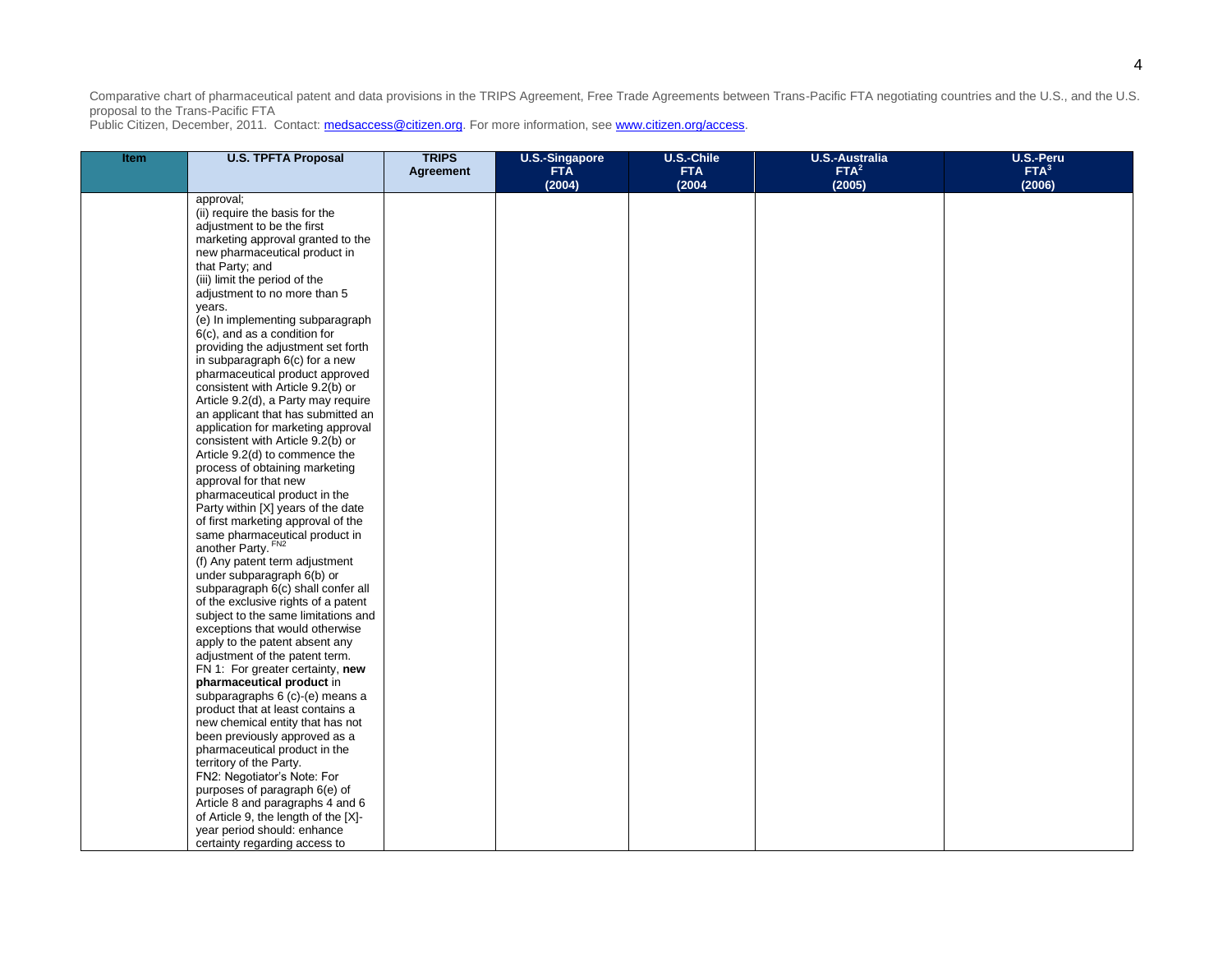| <b>Item</b>                                                       | <b>U.S. TPFTA Proposal</b>                                                                                                                                                                                                                                                                                                                                                                                                                                                                                                                                                                                                                                                                                  | <b>TRIPS</b><br>Agreement | <b>U.S.-Singapore</b><br><b>FTA</b>                                                                                                                                              | U.S.-Chile<br><b>FTA</b> | <b>U.S.-Australia</b><br>FTA <sup>2</sup>                                                                                                   | U.S.-Peru<br>FTA <sup>3</sup>                                                                                                                                                                                                                                                                                                       |
|-------------------------------------------------------------------|-------------------------------------------------------------------------------------------------------------------------------------------------------------------------------------------------------------------------------------------------------------------------------------------------------------------------------------------------------------------------------------------------------------------------------------------------------------------------------------------------------------------------------------------------------------------------------------------------------------------------------------------------------------------------------------------------------------|---------------------------|----------------------------------------------------------------------------------------------------------------------------------------------------------------------------------|--------------------------|---------------------------------------------------------------------------------------------------------------------------------------------|-------------------------------------------------------------------------------------------------------------------------------------------------------------------------------------------------------------------------------------------------------------------------------------------------------------------------------------|
|                                                                   | innovative and generic<br>pharmaceutical products for all;<br>provide incentives for innovation;<br>provide incentives for the diffusion<br>of pharmaceutical products within<br>the TPP region; respect<br>commercial considerations; and<br>account for special challenges in<br>developing and commercializing<br>such products throughout the<br>region (e.g., challenges faced by<br>smaller or less experienced<br>applicants, or the time that an<br>applicant may need to assess<br>additional safety or efficacy<br>implications of marketing a<br>product, such as to assess such<br>implications in jurisdictions where<br>risks may differ from those faced<br>in markets where the product has |                           | (2004)                                                                                                                                                                           | (2004)                   | (2005)                                                                                                                                      | (2006)                                                                                                                                                                                                                                                                                                                              |
| <b>Elimination of</b><br>Pre-grant<br>opposition                  | previously been approved).<br>Article 8.7. () Where a Party<br>provides proceedings that permit a<br>third party to oppose the grant of a<br>patent, a Party shall not make<br>such proceedings available before<br>the grant of the patent.                                                                                                                                                                                                                                                                                                                                                                                                                                                                | No provision              | Art. 16.7.4. ()<br>Where such<br>proceedings include<br>opposition<br>proceedings, a Party<br>may not make such<br>proceedings available<br>prior to the grant of<br>the patent. | No provision             | No provision                                                                                                                                | No provision                                                                                                                                                                                                                                                                                                                        |
| Defining<br>Industrial<br><b>Application as</b><br><b>Utility</b> | Art. 8.12. Each Party shall<br>provide that a claimed invention is<br>industrially applicable if it has a<br>specific, substantial, and credible<br>utility.                                                                                                                                                                                                                                                                                                                                                                                                                                                                                                                                                | No provision              | No provision                                                                                                                                                                     | No provision             | Art. 17.9.13. Each Party shall<br>provide that a claimed invention<br>is useful if it has a specific.<br>substantial, and credible utility. | Art.16.9.11. Each Party shall<br>provide that a claimed invention<br>is industrially applicable if it has<br>a specific, substantial, and<br>credible utility. FN16<br>FN 16: For greater certainty, this<br>paragraph is without prejudice to<br>paragraphs 1 [patentability<br>requirements] and 2<br>[patentability exceptions]. |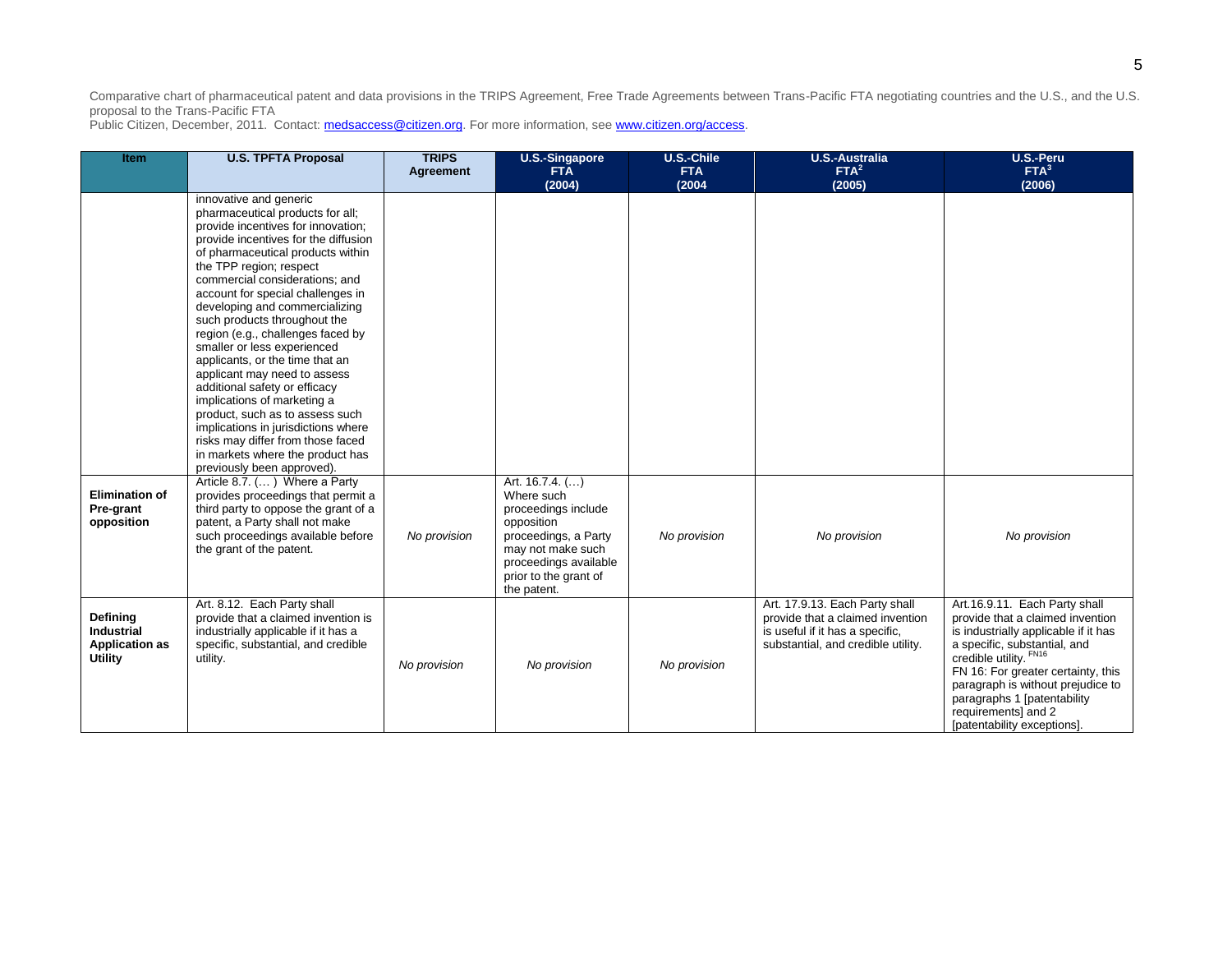| <b>Item</b>      | <b>U.S. TPFTA Proposal</b>                                     | <b>TRIPS</b>              | <b>U.S.-Singapore</b>            | <b>U.S.-Chile</b>                      | <b>U.S.-Australia</b>                                                  | U.S.-Peru                                                        |
|------------------|----------------------------------------------------------------|---------------------------|----------------------------------|----------------------------------------|------------------------------------------------------------------------|------------------------------------------------------------------|
|                  |                                                                | <b>Agreement</b>          | <b>FTA</b>                       | <b>FTA</b>                             | FTA <sup>2</sup>                                                       | FTA <sup>3</sup>                                                 |
|                  |                                                                |                           | (2004)                           | (2004)                                 | (2005)                                                                 | (2006)                                                           |
|                  | Art. 9.2. (a) If a Party requires or                           |                           | Art. 16.8.1. If a Party          | Art. 17.10.1. If a                     | Art. 17.10.1. (a) If a Party                                           | Art. 16.10.2. (a) If a Party                                     |
| Data exclusivity | permits, as a condition for granting                           |                           | requires the                     | Party requires the                     | requires, as a condition of                                            | requires, as a condition for                                     |
| for a new        | marketing approval for a new                                   |                           | submission of                    | submission of                          | approving the marketing of a                                           | approving the marketing of a                                     |
| pharmaceutical   | pharmaceutical product, the                                    |                           | information                      | undisclosed                            | new pharmaceutical product, the                                        | pharmaceutical product that                                      |
| product          | submission of information                                      |                           | concerning the safety            | information                            | submission of undisclosed test or                                      | utilizes a new chemical entity,                                  |
|                  | concerning the safety or efficacy                              |                           | and efficacy of a                | concerning the                         | other data concerning safety or                                        | the submission of undisclosed                                    |
|                  | of the product, the origination of                             |                           | pharmaceutical or                | safety and efficacy                    | efficacy of the product, the Party                                     | test or other data necessary to                                  |
|                  | which involves a considerable                                  |                           | agricultural chemical            | of a pharmaceutical                    | shall not permit third persons,                                        | determine whether the use of                                     |
|                  | effort, the Party shall not, without                           |                           | product prior to                 | or agricultural                        | without the consent of the person                                      | such products is safe and                                        |
|                  | the consent of a person previously                             |                           | permitting the                   | pharmaceutical                         | who provided the information, to                                       | effective, the Party shall protect                               |
|                  | submitting such safety or efficacy                             |                           | marketing of such                | product which                          | market the same or a similar                                           | against disclosure of the data of                                |
|                  | information to obtain marketing                                |                           | product, the Party               | utilizes a new                         | product on the basis of that                                           | persons making such                                              |
|                  | approval in the territory of the                               |                           | shall not permit third           | chemical entity.                       | information, or the marketing                                          | submissions, where the                                           |
|                  | Party, authorize a third person to                             |                           | parties not having the           | which product has                      | approval granted to the person                                         | origination of such data involves                                |
|                  | market a same or a similar                                     |                           | consent of the party             | not been previously                    | who submitted such information,                                        | considerable effort, except where                                |
|                  | product based on:                                              |                           | providing the                    | approved, to grant a                   | for at least five years from the                                       | the disclosure is necessary to                                   |
|                  | (i) the safety or efficacy                                     |                           | information to market            | marketing approval                     | date of marketing approval by                                          | protect the public or unless steps                               |
|                  | information previously submitted                               |                           | the same or a similar            | or sanitary permit for                 | the Party.                                                             | are taken to ensure that the data                                |
|                  | in support of the marketing                                    |                           | product on the basis             | such product, the                      | $(\ldots)$                                                             | are protected against unfair                                     |
|                  | approval; or                                                   | No provision <sup>6</sup> | of the approval                  | Party shall not                        | (c) If a Party permits, as a                                           | commercial use.                                                  |
|                  | (ii) evidence of the existence of                              |                           | granted to the party             | permit third parties                   | condition of approving the                                             | (b) Each Party shall provide that                                |
|                  | the marketing approval                                         |                           | submitting such                  | not having the                         | marketing of a new                                                     | for data subject to subparagraph                                 |
|                  | for at least five years from the                               |                           | information for a                | consent of the                         | pharmaceutical or agricultural                                         | (a) that are submitted to the                                    |
|                  | date of marketing approval of the                              |                           | period of at least five          | person providing the<br>information to | chemical product, third persons                                        | Party after the date of entry into                               |
|                  | new pharmaceutical product in the                              |                           | years from the date of           |                                        | to submit evidence concerning                                          | force of this Agreement, no                                      |
|                  | territory of the Party.<br>(b) If a Party requires or permits, |                           | approval for a<br>pharmaceutical | market a product<br>based on this new  | the safety or efficacy of a product<br>that was previously approved in | person other than the person<br>that submitted them may, without |
|                  | in connection with granting                                    |                           | product $().^{16-14}$            | chemical entity, on                    | another territory, such as                                             | the latter's permission, rely on                                 |
|                  | marketing approval for a new                                   |                           | FN16-14: Where a                 | the basis of the                       | evidence of prior marketing                                            | such data in support of an                                       |
|                  | pharmaceutical product, the                                    |                           | Party, on the date of            | approval granted to                    | approval, the Party shall not                                          | application for product approval                                 |
|                  | submission of evidence                                         |                           | its implementation of            | the party submitting                   | permit third persons, without the                                      | during a reasonable period of                                    |
|                  | concerning the safety or efficacy                              |                           | the TRIPS                        | such information. A                    | consent of the person who                                              | time after their submission. For                                 |
|                  | of a product that was previously                               |                           | Agreement, had in                | Party shall maintain                   | previously submitted                                                   | this purpose, a reasonable                                       |
|                  | approved in another territory, such                            |                           | place a system for               | this prohibition for a                 | information concerning safety or                                       | period shall normally mean five                                  |
|                  | as evidence of prior marketing                                 |                           | protecting                       | period of at least five                | efficacy, to market the same or a                                      | years from the date on which the                                 |
|                  | approval in the other territory, the                           |                           | pharmaceutical or                | years from the date                    | similar product on the basis of                                        | Party granted approval to the                                    |
|                  | Party shall not, without the                                   |                           | agricultural chemical            | of approval for a                      | evidence of prior marketing                                            | person that produced the data                                    |
|                  | consent of a person previously                                 |                           | products not involving           | pharmaceutical                         | approval in another territory, or                                      | for approval to market its                                       |

<sup>&</sup>lt;u>6</u><br><sup>6</sup> Article 39.3 provides for protecting undisclosed test data against unfair commercial use: "Art. 39.3. Members, when requiring, as a condition of approving the marketing of pharmaceutical or of agricultural chemical products which utilize new chemical entities, the submission of undisclosed test or other data, the origination of which involves a considerable effort, shall protect such data against unfair commercial use. In addition, Members shall protect such data against disclosure, except where necessary to protect the public, or unless steps are taken to ensure that the data are protected against unfair commercial use."

<sup>&</sup>lt;sup>7</sup> According to the "Congressional Democrats' Concept Statement on Peru & Panama FTA Changes", "...where a marketing approval application includes undisclosed test or other data, the FTA would provide for five years of data exclusivity for new chemical entities, taking account of the nature of the data and the person's efforts and expenditures in producing them. However, if a Party relies on marketing approval granted by the United States FDA, and if that Party grants approval within the six months of an application for marketing approval by a person that produced the data, the five-year period begins when the drug was first approved in the United sates (a so-called "concurrent period")." — "Congressional Democrats' Concept Statement on Peru & Panama FTA Changes", 10 May 2007. Available at: http://waysandmeans.house.gov/Media/pdf/110/05%2014%2007/05%2014%2007.pdf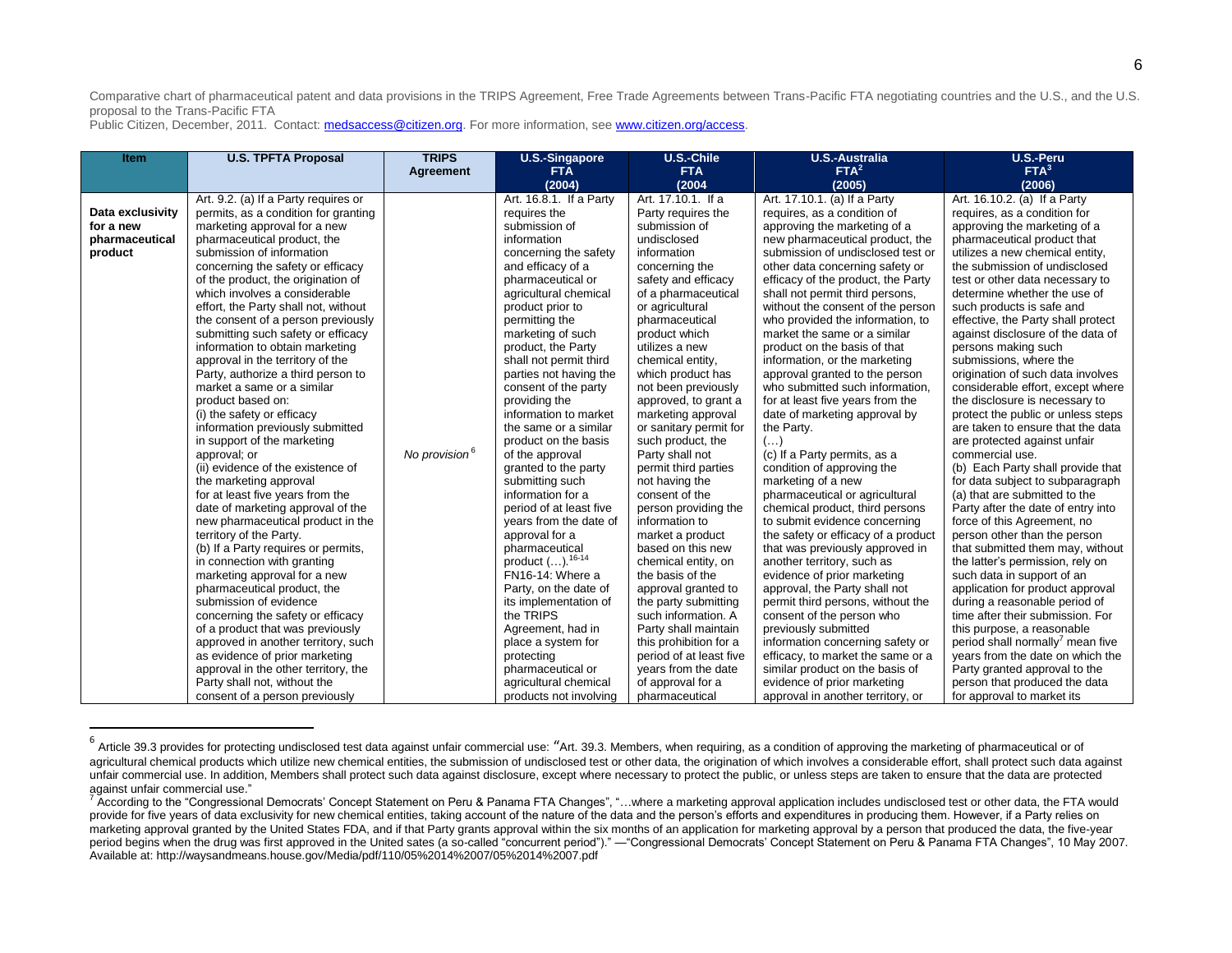| <b>Item</b> | <b>U.S. TPFTA Proposal</b>                                                                                                                                                                                                                                                                                                                                                                                                                                                                                                                                       | <b>TRIPS</b>     | <b>U.S.-Singapore</b>                                                                                                                                                                                                                                                                                                                                                                                                                                                                                                                                                                                                                                                                                                                                                                                                                                                                                                 | U.S.-Chile                                                                                                                                                                                                                                                                                                                                                                                                                                                                                                                                                                                                                         | <b>U.S.-Australia</b>                                                                                                                                                                                                                                                                                                                                                                                                                                                                                                                                                                                                                                                                                                                                                                                                                                                                                                                                                                                                                                                                                                                                                                                                                                                                                                                                                                                                                                                                | U.S.-Peru                                                                                                                                                                                                                                                                                                                                                                                                                                                                                                                                                                                                                                                                                                                                                               |
|-------------|------------------------------------------------------------------------------------------------------------------------------------------------------------------------------------------------------------------------------------------------------------------------------------------------------------------------------------------------------------------------------------------------------------------------------------------------------------------------------------------------------------------------------------------------------------------|------------------|-----------------------------------------------------------------------------------------------------------------------------------------------------------------------------------------------------------------------------------------------------------------------------------------------------------------------------------------------------------------------------------------------------------------------------------------------------------------------------------------------------------------------------------------------------------------------------------------------------------------------------------------------------------------------------------------------------------------------------------------------------------------------------------------------------------------------------------------------------------------------------------------------------------------------|------------------------------------------------------------------------------------------------------------------------------------------------------------------------------------------------------------------------------------------------------------------------------------------------------------------------------------------------------------------------------------------------------------------------------------------------------------------------------------------------------------------------------------------------------------------------------------------------------------------------------------|--------------------------------------------------------------------------------------------------------------------------------------------------------------------------------------------------------------------------------------------------------------------------------------------------------------------------------------------------------------------------------------------------------------------------------------------------------------------------------------------------------------------------------------------------------------------------------------------------------------------------------------------------------------------------------------------------------------------------------------------------------------------------------------------------------------------------------------------------------------------------------------------------------------------------------------------------------------------------------------------------------------------------------------------------------------------------------------------------------------------------------------------------------------------------------------------------------------------------------------------------------------------------------------------------------------------------------------------------------------------------------------------------------------------------------------------------------------------------------------|-------------------------------------------------------------------------------------------------------------------------------------------------------------------------------------------------------------------------------------------------------------------------------------------------------------------------------------------------------------------------------------------------------------------------------------------------------------------------------------------------------------------------------------------------------------------------------------------------------------------------------------------------------------------------------------------------------------------------------------------------------------------------|
|             |                                                                                                                                                                                                                                                                                                                                                                                                                                                                                                                                                                  | <b>Agreement</b> | <b>FTA</b><br>(2004)                                                                                                                                                                                                                                                                                                                                                                                                                                                                                                                                                                                                                                                                                                                                                                                                                                                                                                  | <b>FTA</b><br>(2004)                                                                                                                                                                                                                                                                                                                                                                                                                                                                                                                                                                                                               | FTA <sup>2</sup><br>(2005)                                                                                                                                                                                                                                                                                                                                                                                                                                                                                                                                                                                                                                                                                                                                                                                                                                                                                                                                                                                                                                                                                                                                                                                                                                                                                                                                                                                                                                                           | FTA <sup>3</sup><br>(2006)                                                                                                                                                                                                                                                                                                                                                                                                                                                                                                                                                                                                                                                                                                                                              |
|             | submitting the safety or efficacy<br>information to obtain marketing<br>approval in the other territory,<br>authorize a third person to market<br>a same or similar product based<br>on:<br>(i) the safety or efficacy<br>information submitted in support of<br>a prior marketing approval in the<br>other territory; or<br>(ii) evidence of the existence of a<br>prior marketing approval in the<br>other territory,<br>for at least five years from the<br>date of marketing approval of the<br>new pharmaceutical product in the<br>territory of the Party. |                  | new chemical entities<br>from unfair<br>commercial use that<br>conferred a different<br>form or period of<br>protection shorter<br>than that specified in<br>paragraph 1 of Article<br>16.8, that Party may<br>retain such system<br>notwithstanding the<br>obligations of that<br>paragraph.<br>Art. 16.8.2. If a Party<br>provides a means of<br>granting approval to<br>market a product<br>specified in<br>paragraph 1 on the<br>basis of the grant of<br>an approval for<br>marketing of the same<br>or similar product in<br>another country, the<br>Party shall defer the<br>date of any such<br>approval to third<br>parties not having the<br>consent of the party<br>providing the<br>information in the<br>other country for at<br>least five years from<br>the date of approval<br>for a pharmaceutical<br>product () in the<br>territory of the Party or<br>in the other country,<br>whichever is later. | product and (). FN25<br>Each Party shall<br>protect such<br>information against<br>disclosure except<br>where necessary to<br>protect the public.<br>FN25: Where a<br>Party, on the date of<br>its implementation of<br>the TRIPS<br>Agreement, had in<br>place a system for<br>protecting<br>pharmaceutical or<br>agricultural chemical<br>products not<br>involving new<br>chemical entities<br>from unfair<br>commercial use<br>which conferred a<br>period of protection<br>shorter than that<br>specified in<br>paragraph 1, that<br>Party may retain<br>such system<br>notwithstanding the<br>obligations of<br>paragraph 1. | information concerning safety or<br>efficacy that was previously<br>submitted to obtain marketing<br>approval in another territory, for<br>at least five years and () from<br>the date of marketing approval<br>by the Party, or the other<br>territory, whichever is late. FN17-18<br>(d) For the purposes of this<br>Article, a new product is one<br>that does not contain a chemical<br>entity that has been previously<br>approved for marketing in the<br>Party.<br>(e) If any undisclosed<br>information concerning the safety<br>or efficacy of a product submitted<br>to a government entity, or entity<br>acting on behalf of a<br>government, for<br>the purposes of obtaining<br>marketing approval is disclosed<br>by a government entity, or entity<br>acting on behalf of a<br>government, each Party is<br>required to protect such<br>information from unfair<br>commercial use in the manner<br>set forth in this Article.<br>FN 17-18: The Parties<br>acknowledge that, at the time of<br>entry into force of this<br>Agreement, neither Party permits<br>third persons, not having the<br>consent of the person that<br>previously submitted information<br>concerning the safety and<br>efficacy of a product in order to<br>obtain marketing approval in<br>another territory, to market a<br>same or similar product in the<br>territory of the Party on the basis<br>of such information or evidence<br>of prior marketing approval in<br>another territory. | product, taking account of the<br>nature of the data and person's<br>efforts and expenditures in<br>producing them. Subject to this<br>provision, there shall be no<br>limitation on any Party to<br>implement abbreviated approval<br>procedures for such products on<br>the basis of bioequivalence or<br>bioavailability studies.<br>(c) Where a Party relies on a<br>marketing approval granted by<br>the other Party, and grants<br>approval within six months of the<br>filing of a complete application<br>for marketing approval filed in<br>the Party, the reasonable period<br>of exclusive use of the data<br>submitted in connection with<br>obtaining the approval relied on<br>shall begin with the date of the<br>first marketing approval relied<br>on. |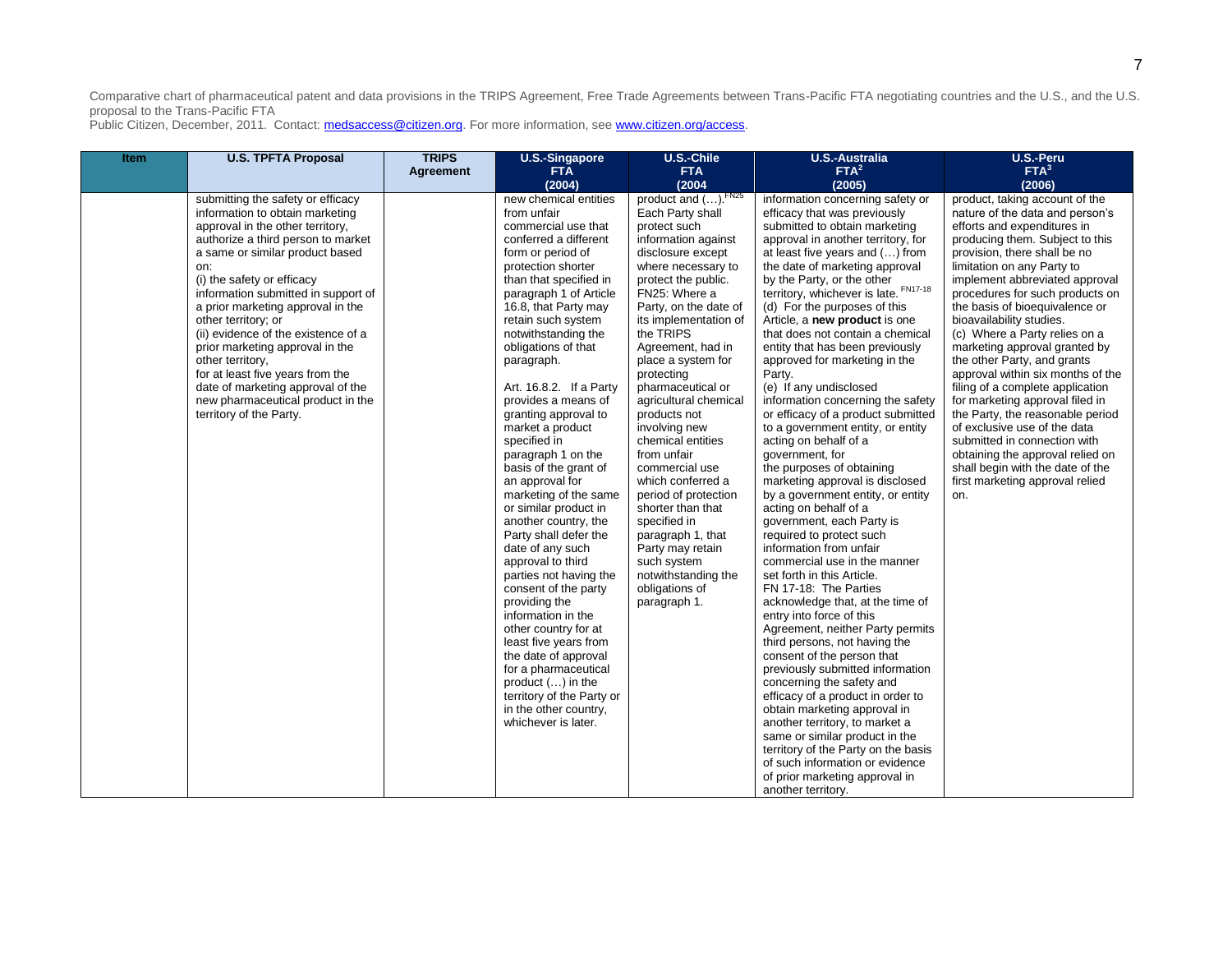| Item                                                                                                                                                                                            | <b>U.S. TPFTA Proposal</b>                                                                                                                                                                                                                                                                                                                                                                                                                                                                                                                                                                                                                                                                                                                                                                                                                                                                                                                                                                                                                                                                                                                                                                                                                                                                                                                                                                                                                                                                                                                                                                                                                                                                                            | <b>TRIPS</b><br>Agreement | U.S.-Singapore<br><b>FTA</b> | U.S.-Chile<br><b>FTA</b> | <b>U.S.-Australia</b><br>FTA <sup>2</sup>                                                                                                                                                                                                                                                                                                                                                                                                                                                                                                                                                                                                                                                                                                                                                                                                                                                                                                                                                                                                                                                                                                                                                                                                                                              | U.S.-Peru<br>FTA <sup>3</sup>                                                                                                                                                                                                                                                                    |
|-------------------------------------------------------------------------------------------------------------------------------------------------------------------------------------------------|-----------------------------------------------------------------------------------------------------------------------------------------------------------------------------------------------------------------------------------------------------------------------------------------------------------------------------------------------------------------------------------------------------------------------------------------------------------------------------------------------------------------------------------------------------------------------------------------------------------------------------------------------------------------------------------------------------------------------------------------------------------------------------------------------------------------------------------------------------------------------------------------------------------------------------------------------------------------------------------------------------------------------------------------------------------------------------------------------------------------------------------------------------------------------------------------------------------------------------------------------------------------------------------------------------------------------------------------------------------------------------------------------------------------------------------------------------------------------------------------------------------------------------------------------------------------------------------------------------------------------------------------------------------------------------------------------------------------------|---------------------------|------------------------------|--------------------------|----------------------------------------------------------------------------------------------------------------------------------------------------------------------------------------------------------------------------------------------------------------------------------------------------------------------------------------------------------------------------------------------------------------------------------------------------------------------------------------------------------------------------------------------------------------------------------------------------------------------------------------------------------------------------------------------------------------------------------------------------------------------------------------------------------------------------------------------------------------------------------------------------------------------------------------------------------------------------------------------------------------------------------------------------------------------------------------------------------------------------------------------------------------------------------------------------------------------------------------------------------------------------------------|--------------------------------------------------------------------------------------------------------------------------------------------------------------------------------------------------------------------------------------------------------------------------------------------------|
|                                                                                                                                                                                                 |                                                                                                                                                                                                                                                                                                                                                                                                                                                                                                                                                                                                                                                                                                                                                                                                                                                                                                                                                                                                                                                                                                                                                                                                                                                                                                                                                                                                                                                                                                                                                                                                                                                                                                                       |                           | (2004)                       | (2004)                   | (2005)                                                                                                                                                                                                                                                                                                                                                                                                                                                                                                                                                                                                                                                                                                                                                                                                                                                                                                                                                                                                                                                                                                                                                                                                                                                                                 | (2006)                                                                                                                                                                                                                                                                                           |
| Data exclusivity<br>relating to a<br>pharmaceutical<br>product with a<br>chemical entity<br>that has been<br>previously<br>approved for<br>marketing in<br>another<br>pharmaceutical<br>product | Art. 9.2. (c) If a Party requires or<br>permits, as a condition of granting<br>marketing approval for a<br>pharmaceutical product that<br>includes a chemical entity that has<br>been previously approved for<br>marketing in another<br>pharmaceutical product, the<br>submission of new clinical<br>information that is essential to the<br>approval of the pharmaceutical<br>product containing the previously<br>approved chemical entity, other<br>than information related to<br>bioequivalency, the Party shall<br>not, without the consent of a<br>person previously submitting such<br>new clinical information to obtain<br>marketing approval in the territory<br>of the Party, authorize a third<br>person to market a same or a<br>similar product based on:<br>(i) the new clinical information<br>previously submitted in support of<br>the marketing approval; or<br>(ii) evidence of the existence of<br>the marketing approval that was<br>based on the new clinical<br>information, for at least three<br>years from the date of marketing<br>approval based on the new clinical<br>information in the territory of the<br>Party.<br>(d) If a Party requires or permits,<br>in connection with granting<br>marketing approval for a<br>pharmaceutical product of the type<br>specified in subparagraph (c), the<br>submission of evidence<br>concerning new clinical<br>information for a product that was<br>previously approved based on that<br>new clinical information in another<br>territory, other than evidence of<br>information related to<br>bioequivalency, such as evidence<br>of prior marketing approval based<br>on new clinical information, the<br>Party shall not, without the | No provision              | No provision                 | No provision             | Art. 17.10.2. With respect to<br>pharmaceutical products, if a<br>Party requires the submission of:<br>(a) new clinical information (other<br>than information related to<br>bioequivalency) or<br>(b) evidence of prior approval of<br>the product in another territory<br>that requires such new<br>information, which is essential to<br>the approval of a pharmaceutical<br>product, the Party shall not<br>permit third persons not having<br>the consent of the person<br>providing the information to<br>market the same or a similar<br>pharmaceutical product on the<br>basis of the marketing approval<br>granted to a person submitting<br>the information for a period of at<br>least three years from the date of<br>the marketing approval by the<br>Party or the other territory,<br>whichever is later. FN17-19<br>FN 17-19: As an alternative to<br>this paragraph, where a Party,<br>on the date of entry into force of<br>this Agreement, has in place a<br>system for protecting information<br>submitted in connection with the<br>approval of a pharmaceutical<br>product that utilizes a previously<br>approved chemical component<br>from unfair commercial use, the<br>Party may retain that system,<br>notwithstanding the obligations<br>of this paragraph. | Art. 16.10.2. (d) A Party need<br>not apply the provisions of<br>subparagraphs (a), (b), and (c)<br>with respect to a pharmaceutical<br>product that contains a chemical<br>entity that has been previously<br>approved in the territory of the<br>Party for use in a pharmaceutical<br>product. |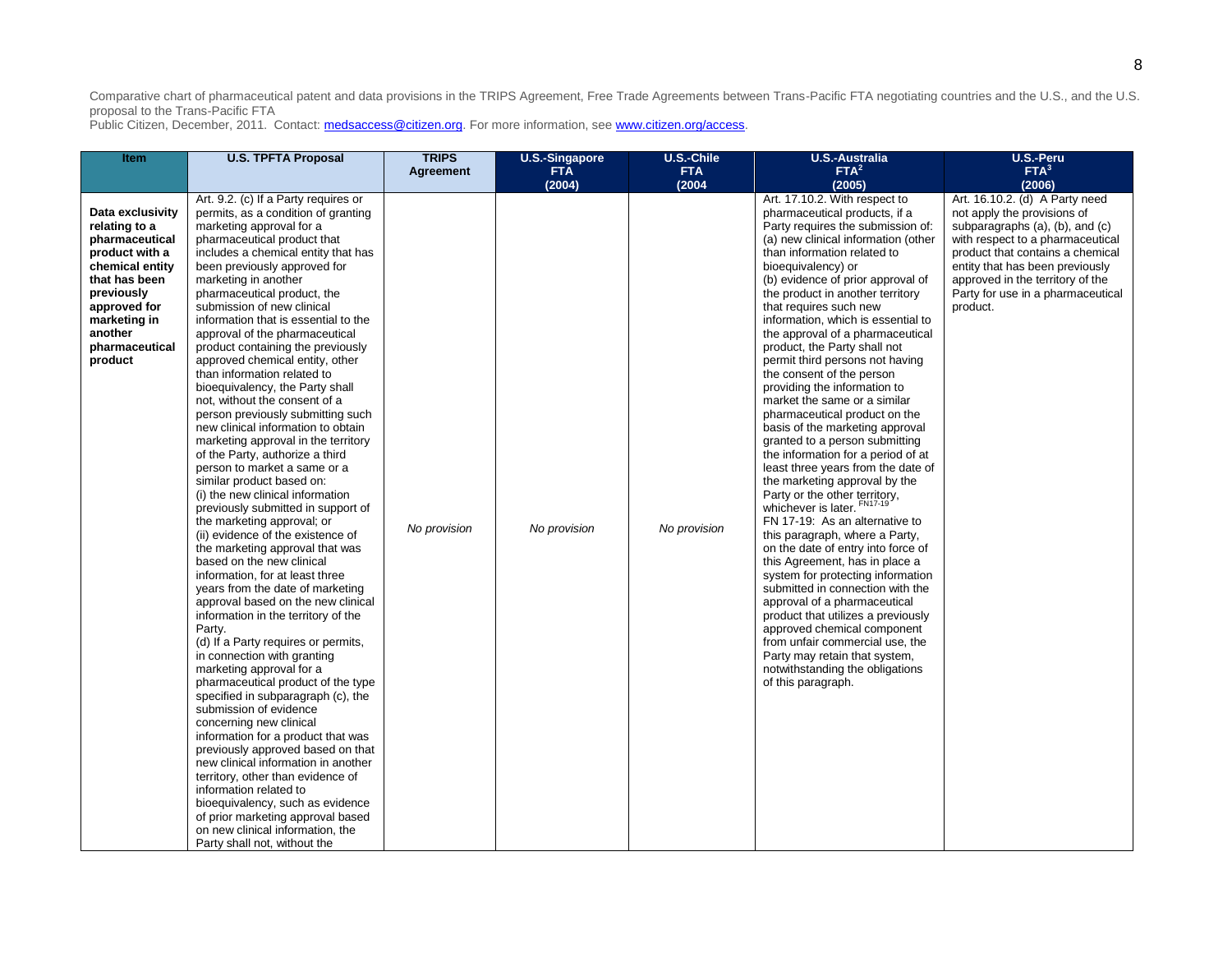| <b>Item</b> | <b>U.S. TPFTA Proposal</b>          | <b>TRIPS</b><br>Agreement | U.S.-Singapore<br><b>FTA</b> | U.S.-Chile<br><b>FTA</b> | U.S.-Australia<br>FTA <sup>2</sup> | U.S.-Peru<br>FTA <sup>3</sup> |
|-------------|-------------------------------------|---------------------------|------------------------------|--------------------------|------------------------------------|-------------------------------|
|             |                                     |                           | (2004)                       | (2004)                   | (2005)                             | (2006)                        |
|             | consent of a person previously      |                           |                              |                          |                                    |                               |
|             | submitting such new clinical        |                           |                              |                          |                                    |                               |
|             | information to obtain marketing     |                           |                              |                          |                                    |                               |
|             | approval in the other territory,    |                           |                              |                          |                                    |                               |
|             | authorize a third person to market  |                           |                              |                          |                                    |                               |
|             | a same or a similar product based   |                           |                              |                          |                                    |                               |
|             | on:                                 |                           |                              |                          |                                    |                               |
|             | (i) the new clinical information    |                           |                              |                          |                                    |                               |
|             | submitted in support of a prior     |                           |                              |                          |                                    |                               |
|             | marketing approval in the other     |                           |                              |                          |                                    |                               |
|             | territory; or                       |                           |                              |                          |                                    |                               |
|             | (ii) evidence of the existence of a |                           |                              |                          |                                    |                               |
|             | prior marketing approval that was   |                           |                              |                          |                                    |                               |
|             | based on the new clinical           |                           |                              |                          |                                    |                               |
|             | information in the other territory, |                           |                              |                          |                                    |                               |
|             | for at least three years from the   |                           |                              |                          |                                    |                               |
|             | date of marketing approval based    |                           |                              |                          |                                    |                               |
|             | on the new clinical information in  |                           |                              |                          |                                    |                               |
|             | the territory of the Party.         |                           |                              |                          |                                    |                               |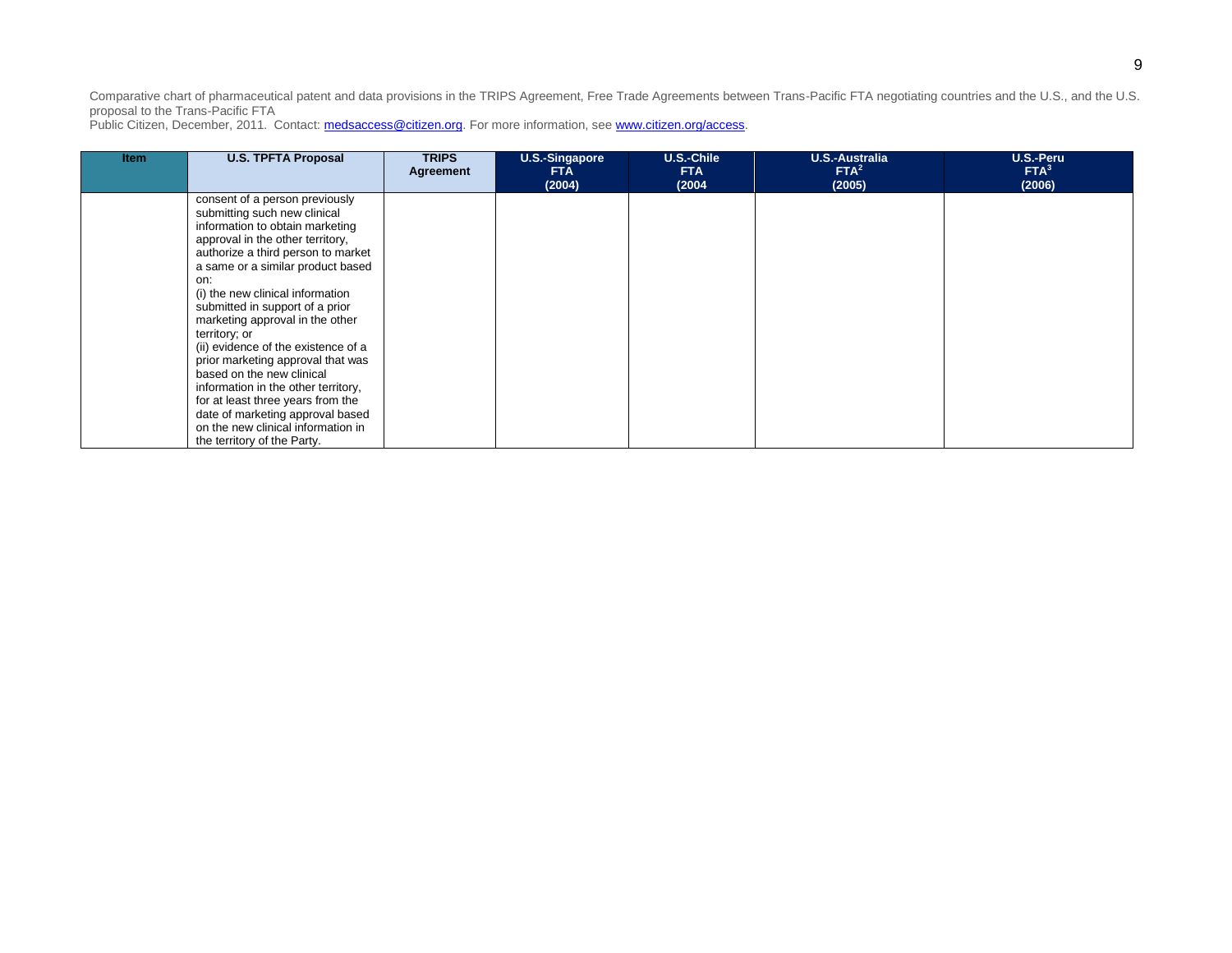Public Citizen, December, 2011. Contact: medsaccess@citizen.org. For more information, see www.citizen.org/access.

 $\overline{a}$ 

| <b>Item</b>                                                                                 | <b>U.S. TPFTA Proposal</b>                                                                                                                                                                                                                                                                                                                                                                                                                                                                                                                                                                                                                                                                                                                                                                                                                                                                                                                                                                                                                                                                                                                                                                                                                                                                                                                                                                                                                                                                                 | <b>TRIPS</b><br><b>Agreement</b> | <b>U.S.-Singapore</b><br><b>FTA</b>                                                                                                                                                                                                                                                                                                                                                                                                                                                                                                    | U.S.-Chile<br><b>FTA</b>                                                                                                                                                                                                                                                                                                                                                                                                                                                                       | <b>U.S.-Australia</b><br>FTA <sup>2</sup>                                                                                                                                                                                                                                                                                                                                                                                                                                                                                                                                                                                                                                                                                                                                                                                                                                                                                                                                                                                                                                                                                                                                                                                                                                                                                      | U.S.-Peru<br>FTA <sup>3</sup>                                                                                                                                                                                                                                                                                                                                                                                                                                                                                                                                                                                                                                                                                                                                                                                                                                                                                                                                                                                                                                                                                                                                                                                                                                                                                                                                                                        |
|---------------------------------------------------------------------------------------------|------------------------------------------------------------------------------------------------------------------------------------------------------------------------------------------------------------------------------------------------------------------------------------------------------------------------------------------------------------------------------------------------------------------------------------------------------------------------------------------------------------------------------------------------------------------------------------------------------------------------------------------------------------------------------------------------------------------------------------------------------------------------------------------------------------------------------------------------------------------------------------------------------------------------------------------------------------------------------------------------------------------------------------------------------------------------------------------------------------------------------------------------------------------------------------------------------------------------------------------------------------------------------------------------------------------------------------------------------------------------------------------------------------------------------------------------------------------------------------------------------------|----------------------------------|----------------------------------------------------------------------------------------------------------------------------------------------------------------------------------------------------------------------------------------------------------------------------------------------------------------------------------------------------------------------------------------------------------------------------------------------------------------------------------------------------------------------------------------|------------------------------------------------------------------------------------------------------------------------------------------------------------------------------------------------------------------------------------------------------------------------------------------------------------------------------------------------------------------------------------------------------------------------------------------------------------------------------------------------|--------------------------------------------------------------------------------------------------------------------------------------------------------------------------------------------------------------------------------------------------------------------------------------------------------------------------------------------------------------------------------------------------------------------------------------------------------------------------------------------------------------------------------------------------------------------------------------------------------------------------------------------------------------------------------------------------------------------------------------------------------------------------------------------------------------------------------------------------------------------------------------------------------------------------------------------------------------------------------------------------------------------------------------------------------------------------------------------------------------------------------------------------------------------------------------------------------------------------------------------------------------------------------------------------------------------------------|------------------------------------------------------------------------------------------------------------------------------------------------------------------------------------------------------------------------------------------------------------------------------------------------------------------------------------------------------------------------------------------------------------------------------------------------------------------------------------------------------------------------------------------------------------------------------------------------------------------------------------------------------------------------------------------------------------------------------------------------------------------------------------------------------------------------------------------------------------------------------------------------------------------------------------------------------------------------------------------------------------------------------------------------------------------------------------------------------------------------------------------------------------------------------------------------------------------------------------------------------------------------------------------------------------------------------------------------------------------------------------------------------|
|                                                                                             |                                                                                                                                                                                                                                                                                                                                                                                                                                                                                                                                                                                                                                                                                                                                                                                                                                                                                                                                                                                                                                                                                                                                                                                                                                                                                                                                                                                                                                                                                                            |                                  | (2004)                                                                                                                                                                                                                                                                                                                                                                                                                                                                                                                                 | (2004)                                                                                                                                                                                                                                                                                                                                                                                                                                                                                         | (2005)                                                                                                                                                                                                                                                                                                                                                                                                                                                                                                                                                                                                                                                                                                                                                                                                                                                                                                                                                                                                                                                                                                                                                                                                                                                                                                                         | (2006)                                                                                                                                                                                                                                                                                                                                                                                                                                                                                                                                                                                                                                                                                                                                                                                                                                                                                                                                                                                                                                                                                                                                                                                                                                                                                                                                                                                               |
| Linking<br><b>Marketing</b><br>Approval to<br><b>Patent Status</b><br>("Patent<br>Linkage") | Art. 9.5. Where a Party requires<br>or permits, as a condition of<br>approving the marketing of a<br>pharmaceutical product, persons,<br>other than the person originally<br>submitting safety or efficacy<br>information, to rely on that<br>information or on evidence<br>concerning safety or efficacy<br>information for a product that was<br>previously approved, such as<br>evidence of prior marketing<br>approval in another territory, each<br>Party shall: FN3<br>(a) provide a transparent and<br>effective system to:<br>(i) identify a patent or patents<br>covering an approved<br>pharmaceutical product or its<br>approved method of use; and<br>(ii) provide notice to a patent<br>holder of the identity of another<br>person who intends to market,<br>during the term of the identified<br>patent or patents, a product that is<br>the same as, or similar to, the<br>approved pharmaceutical product<br>referenced in subparagraph<br>$5(a)(i)$ .<br>(b) unless such other person<br>agrees to defer the marketing of<br>the product until after the<br>expiration of an identified patent,<br>ensure that a patent holder may<br>seek, prior to granting of<br>marketing approval to an allegedly<br>infringing product, available<br>remedies by providing:<br>(i) an automatic delay of the grant<br>of marketing approval that<br>remains in place for a period of<br>time designed to ensure sufficient<br>opportunity to adjudicate FN4<br>disputes concerning the validity or | No provision                     | Art. 16.8.4. With<br>respect to any<br>pharmaceutical<br>product that is subject<br>to a patent:<br>$(\ldots)$<br>(b) the Party shall<br>provide that the patent<br>owner shall be notified<br>of the identity of any<br>third party requesting<br>marketing approval<br>effective during the<br>term of the patent;<br>and<br>(c) the Party shall not<br>grant marketing<br>approval to any third<br>party prior to the<br>expiration of the<br>patent term, unless by<br>consent or with the<br>acquiescence of the<br>patent owner. | Art. 17.10.2. With<br>respect to<br>pharmaceutical<br>products that are<br>subject to a patent,<br>each Party shall:<br>$(\ldots)$<br>(b) make available to<br>the patent owner the<br>identity of any third<br>party requesting<br>marketing approval<br>effective during the<br>term of the patent;<br>and<br>(c) not grant<br>marketing approval<br>to any third party<br>prior to the<br>expiration of the<br>patent term, unless<br>by consent or<br>acquiescence of the<br>patent owner. | Art. 17.10.4. Where a Party<br>permits, as a condition of<br>approving the marketing of a<br>pharmaceutical product,<br>persons, other than the person<br>originally submitting the safety or<br>efficacy information, to rely on<br>evidence or information<br>concerning the safety or efficacy<br>of a product that was previously<br>approved, such as evidence of<br>prior marketing approval by the<br>Party or in another territory:<br>(a) that Party shall provide<br>measures in its marketing<br>approval process to prevent<br>those other persons from:<br>(i) marketing a product, where<br>that product is claimed in a<br>patent; or (ii) marketing a<br>product for an approved use,<br>where that approved use is<br>claimed in a patent, during the<br>term of that patent, unless by<br>consent or acquiescence of the<br>patent owner; and<br>(b) if the Party permits a third<br>person to request marketing<br>approval to enter the market<br>with:<br>(i) a product during the term of a<br>patent identified as claiming the<br>product; or<br>(ii) a product for an approved<br>use, during the term of a patent<br>identified as claiming that<br>approved use, the Party shall<br>provide for the patent owner to<br>be notified of such request and<br>the identity of any such other<br>person. | Art. 16.10.3. Each Party shall<br>provide:<br>(a) procedures, such as judicial<br>or administrative proceedings,<br>and remedies, such as<br>preliminary injunctions or<br>equivalent effective provisional<br>measures, for the expeditious<br>adjudication of disputes<br>concerning the validity or<br>infringement of a patent with<br>respect to patent claims that<br>cover an approved<br>pharmaceutical product or its<br>approved method of use;<br>(b) a transparent system to<br>provide notice to a patent holder<br>that another person is seeking to<br>market an approved<br>pharmaceutical product during<br>the term of a patent covering the<br>product or its approved method<br>of use: and<br>(c) sufficient time and opportunity<br>for a patent holder to seek, prior<br>to the marketing of an allegedly<br>infringing product, available<br>remedies for an infringing<br>product.<br>Art. 16.10.4. <sup>8</sup> Where a Party<br>permits, as a condition of<br>approving the marketing of a<br>pharmaceutical product,<br>persons, other than the person<br>originally submitting safety or<br>efficacy information, to rely on<br>evidence of safety or efficacy<br>information of a product that was<br>previously approved, such as<br>evidence of prior marketing<br>approval in the territory of the<br>Party or in another territory, the<br>Party may implement the |

<sup>&</sup>lt;sup>8</sup> According to the "Congressional Democrats' Concept Statement on Peru & Panama FTA Changes", the May 10, 2007 Agreement, "Amend[s] [the] FTA so that there is no "linkage" requirement between drug regulatory agencies and patent issues: in particular, no requirement that the drug regulatory agency withhold approval of a generic until it can certify that no patent would be violated if the generic were marketed."—"Congressional Democrats' Concept Statement on Peru & Panama FTA Changes", 10 May 2007. Available at: http://waysandmeans.house.gov/Media/pdf/110/05%2014%2007/05%2014%2007.pdf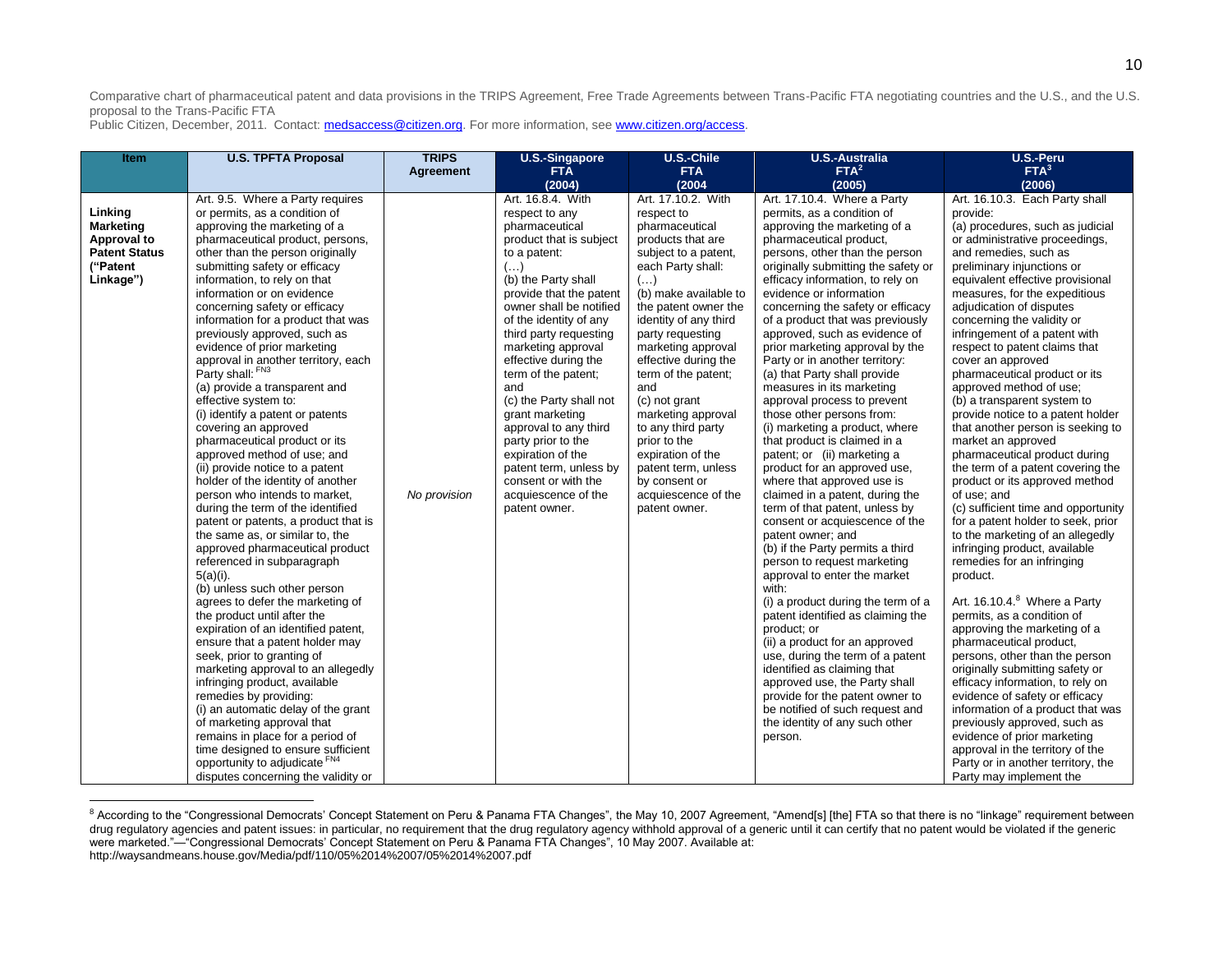| Item | <b>U.S. TPFTA Proposal</b>                                                                                                                                                                                                                                                                                                                                                                                                                                                                                                                                                                                                                                                                                                                                                                                                                                                                                                                                                                                                                                                                                                                                                                                                                                                                                                                                                                       | <b>TRIPS</b>     | U.S.-Singapore<br><b>FTA</b> | U.S.-Chile<br><b>FTA</b> | <b>U.S.-Australia</b><br>FTA <sup>2</sup> | U.S.-Peru<br>FTA <sup>3</sup>                                                                                                                                                                                                                                                                                                                                                                                                                                                                                                                                                                                                                                                                                                                                                                                                                                                                                                                                                                                                                                                                                                                                                                                                                                                                                                                                                                                |
|------|--------------------------------------------------------------------------------------------------------------------------------------------------------------------------------------------------------------------------------------------------------------------------------------------------------------------------------------------------------------------------------------------------------------------------------------------------------------------------------------------------------------------------------------------------------------------------------------------------------------------------------------------------------------------------------------------------------------------------------------------------------------------------------------------------------------------------------------------------------------------------------------------------------------------------------------------------------------------------------------------------------------------------------------------------------------------------------------------------------------------------------------------------------------------------------------------------------------------------------------------------------------------------------------------------------------------------------------------------------------------------------------------------|------------------|------------------------------|--------------------------|-------------------------------------------|--------------------------------------------------------------------------------------------------------------------------------------------------------------------------------------------------------------------------------------------------------------------------------------------------------------------------------------------------------------------------------------------------------------------------------------------------------------------------------------------------------------------------------------------------------------------------------------------------------------------------------------------------------------------------------------------------------------------------------------------------------------------------------------------------------------------------------------------------------------------------------------------------------------------------------------------------------------------------------------------------------------------------------------------------------------------------------------------------------------------------------------------------------------------------------------------------------------------------------------------------------------------------------------------------------------------------------------------------------------------------------------------------------------|
|      |                                                                                                                                                                                                                                                                                                                                                                                                                                                                                                                                                                                                                                                                                                                                                                                                                                                                                                                                                                                                                                                                                                                                                                                                                                                                                                                                                                                                  |                  |                              |                          |                                           |                                                                                                                                                                                                                                                                                                                                                                                                                                                                                                                                                                                                                                                                                                                                                                                                                                                                                                                                                                                                                                                                                                                                                                                                                                                                                                                                                                                                              |
|      | infringement of allegedly infringed<br>patents; and<br>(ii) judicial or administrative<br>procedures, including effective<br>provisional measures, to allow for<br>the timely adjudication of disputes<br>concerning the validity or<br>infringement of an allegedly<br>infringed patent.<br>(c) if such other person's product<br>has been found to infringe a valid<br>patent identified pursuant to<br>subparagraph (a), provide<br>measures that operate to prohibit<br>the unauthorized marketing of that<br>product prior to the expiration of<br>the patent.<br>(d) when a Party delays the grant<br>of marketing approval consistent<br>with subparagraph 5(b)(i), provide<br>an effective reward, consistent<br>with the provisions of this<br>Agreement, for the successful<br>challenge of the validity or<br>applicability of the patent. FN5<br>FN 3: For greater certainty, the<br>Parties recognize that this<br>paragraph does not imply that the<br>marketing approval authority<br>should make patent validity or<br>infringement determinations.<br>FN 4: [Negotiator's Note: As used<br>in Article 9.5(b)(i), "adjudicate"<br>does not mean final adjudication.]<br>FN 5: A Party may comply with<br>paragraph 5(d) by providing a<br>period of marketing exclusivity in<br>appropriate circumstances to the<br>first such other person or persons<br>to challenge a patent. | <b>Agreement</b> | (2004)                       | (2004)                   | (2005)                                    | (2006)<br>provisions of paragraph 3 by:<br>(a) implementing measures in its<br>marketing approval process to<br>prevent such other persons from<br>marketing a product covered by<br>a patent claiming the product or<br>its approved method of use<br>during the term of that patent,<br>unless by consent or<br>acquiescence of the patent<br>owner; FN <sub>17</sub> and<br>(b) providing that the patent<br>owner shall be informed of the<br>identity of any such other person<br>who requests marketing approval<br>to enter the market during the<br>term of a patent identified to the<br>approving authority as covering<br>that product:<br>provided that the Party also<br>provides:<br>(c) an expeditious administrative<br>or judicial procedure in which the<br>person requesting marketing<br>approval can challenge the<br>validity or applicability of the<br>identified patent; and<br>(d) effective rewards for a<br>successful challenge of the<br>validity or applicability of the<br>patent. FN18<br>FN 17: For greater certainty, the<br>Parties recognize that this<br>provision does not imply that the<br>marketing approval authority<br>should make patent validity or<br>infringement determinations.<br>FN 18: A Party may comply with<br>clause (d) by providing a period<br>of marketing exclusivity for the<br>first applicant to successfully<br>challenge the validity or |
|      |                                                                                                                                                                                                                                                                                                                                                                                                                                                                                                                                                                                                                                                                                                                                                                                                                                                                                                                                                                                                                                                                                                                                                                                                                                                                                                                                                                                                  |                  |                              |                          |                                           | applicability of the patent.                                                                                                                                                                                                                                                                                                                                                                                                                                                                                                                                                                                                                                                                                                                                                                                                                                                                                                                                                                                                                                                                                                                                                                                                                                                                                                                                                                                 |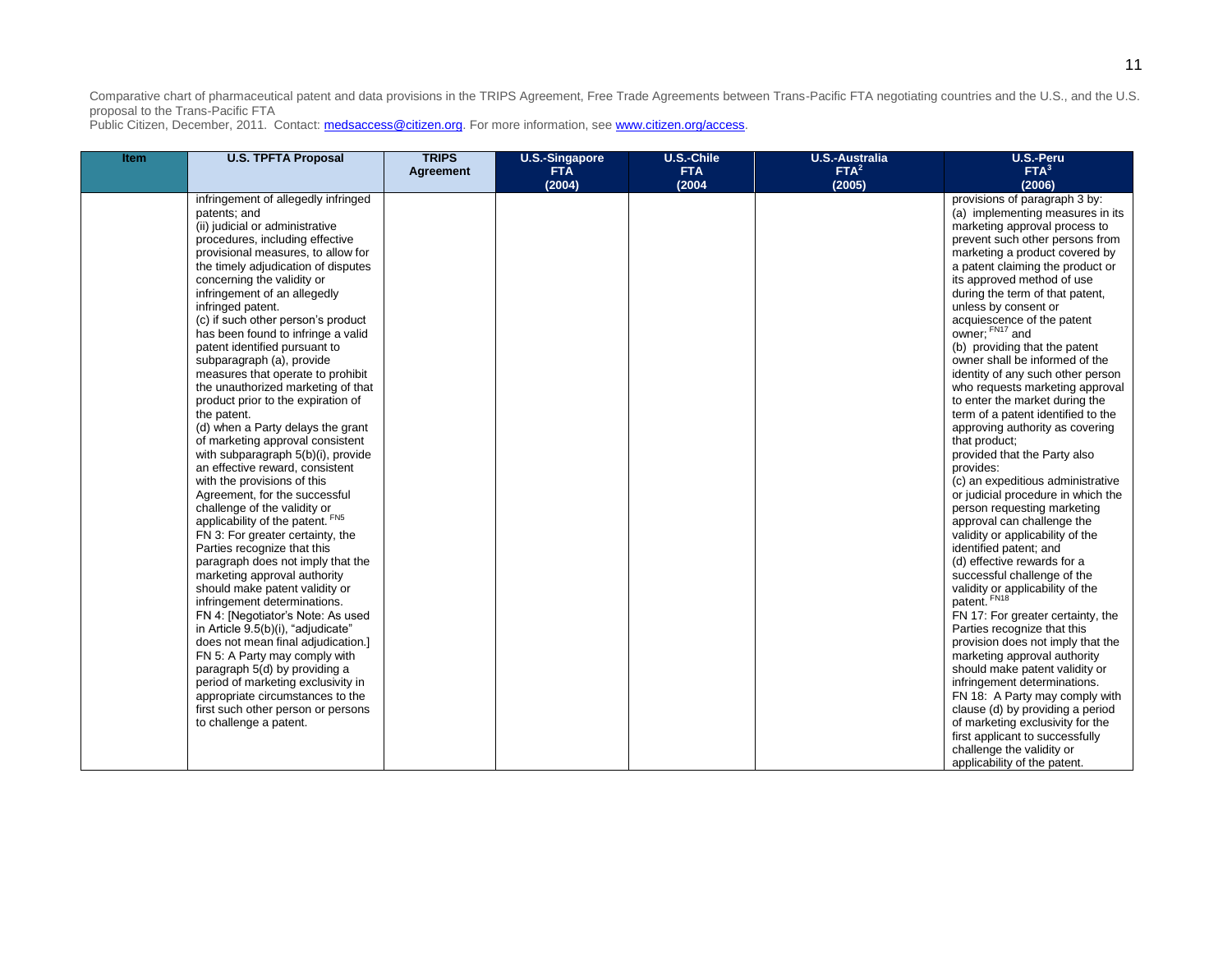| <b>Item</b>                                                                              | <b>U.S. TPFTA Proposal</b>                                                                                                                                                                                                                                                                                                                                                                                             | <b>TRIPS</b><br><b>Agreement</b>                                                                                                                                                                                                                                                                                                                                                                                                  | <b>U.S.-Singapore</b><br><b>FTA</b><br>(2004)                                                                                                                                                                                                                                                | U.S.-Chile<br><b>FTA</b><br>(2004)                                                                                                                                                                                                      | <b>U.S.-Australia</b><br>FTA <sup>2</sup><br>(2005)                                                                                                                                                                                                                                                                                                                                  | U.S.-Peru<br>FTA <sup>3</sup><br>(2006)                                                                                                                                                                                                                                                                                                                                                                    |
|------------------------------------------------------------------------------------------|------------------------------------------------------------------------------------------------------------------------------------------------------------------------------------------------------------------------------------------------------------------------------------------------------------------------------------------------------------------------------------------------------------------------|-----------------------------------------------------------------------------------------------------------------------------------------------------------------------------------------------------------------------------------------------------------------------------------------------------------------------------------------------------------------------------------------------------------------------------------|----------------------------------------------------------------------------------------------------------------------------------------------------------------------------------------------------------------------------------------------------------------------------------------------|-----------------------------------------------------------------------------------------------------------------------------------------------------------------------------------------------------------------------------------------|--------------------------------------------------------------------------------------------------------------------------------------------------------------------------------------------------------------------------------------------------------------------------------------------------------------------------------------------------------------------------------------|------------------------------------------------------------------------------------------------------------------------------------------------------------------------------------------------------------------------------------------------------------------------------------------------------------------------------------------------------------------------------------------------------------|
| <b>Biologics</b>                                                                         | Art. 9.9 [Placeholder for specific<br>provision applying to biologics].                                                                                                                                                                                                                                                                                                                                                | No provision                                                                                                                                                                                                                                                                                                                                                                                                                      | No provision                                                                                                                                                                                                                                                                                 | No provision                                                                                                                                                                                                                            | No provision                                                                                                                                                                                                                                                                                                                                                                         | No provision                                                                                                                                                                                                                                                                                                                                                                                               |
| Definition of a<br><b>New</b><br>Pharmaceutical<br>Product                               | Art. 9.10. For purposes of this<br>Article, a new pharmaceutical<br>product means a product that<br>does not contain a chemical entity<br>that has been previously approved<br>in the territory of the Party for use<br>in a pharmaceutical product. FN6<br>FN 6: For greater certainty, the<br>Parties understand that the term<br>"pharmaceutical product" as<br>used in this Chapter includes<br>biologic products. | No provision                                                                                                                                                                                                                                                                                                                                                                                                                      | No provision                                                                                                                                                                                                                                                                                 | No provision                                                                                                                                                                                                                            | Art. 17.10.1. (d) For the<br>purposes of this Article, a new<br>product is one that does not<br>contain a chemical entity that<br>has been previously approved<br>for marketing in the Party.                                                                                                                                                                                        | No provision                                                                                                                                                                                                                                                                                                                                                                                               |
| <b>Judicial and</b><br>Administrative<br><b>Presumption of</b><br><b>Patent Validity</b> | Art. 10.2. In civil and<br>administrative proceedings<br>involving patents, each Party shall<br>provide for a rebuttable<br>presumption that a patent is valid,<br>and shall provide that each claim<br>of a patent is presumed valid<br>independently of the validity of the<br>other claims.                                                                                                                         | No provision                                                                                                                                                                                                                                                                                                                                                                                                                      | No provision                                                                                                                                                                                                                                                                                 | No provision                                                                                                                                                                                                                            | Art. 17.11.18. In proceedings<br>concerning the grant of<br>provisional measures in relation<br>to enforcement of a patent, each<br>Party shall provide for a<br>rebuttable presumption that the<br>patent is valid                                                                                                                                                                  | No provision                                                                                                                                                                                                                                                                                                                                                                                               |
| <b>Damages</b>                                                                           | Article 12.3. Each party shall<br>provide that:<br>()<br>(b) in determining damages for<br>infringement of intellectual<br>property rights, its judicial<br>authorities shall consider, inter<br>alia, the value of the infringed<br>good or service, measured by the<br>suggested retail price or other<br>legitimate measure of value<br>submitted by the right holder                                               | Art. 45.1. The<br>judicial authorities<br>shall have the<br>authority to order<br>the infringer to<br>pay the right<br>holder damages<br>adequate to<br>compensate for<br>the injury the right<br>holder has<br>suffered because<br>of an infringement<br>of that person's<br>intellectual<br>property right by<br>an infringer who<br>knowingly, or with<br>reasonable<br>grounds to know,<br>engaged in<br>infringing activity. | Art. 16.9.8. () In<br>addition, in<br>determining injury to<br>the right holder, the<br>judicial authorities<br>shall, inter alia,<br>consider the value of<br>the infringed-upon<br>good or service,<br>according to the<br>suggested retail price<br>of the legitimate good<br>or service. | Art. 17.11.8. Each<br>Party shall provide<br>that: $()$ (b) In<br>determining injury to<br>the right holder, the<br>judicial authorities<br>shall, inter alia,<br>consider the<br>legitimate retail<br>value of the infringed<br>goods. | Art. 17.11.6. Each Party shall<br>provide that:<br>$(\ldots)$<br>(b) in determining damages for<br>infringement of intellectual<br>property rights, its judicial<br>authorities shall consider, inter<br>alia, any legitimate measure of<br>the value of the infringed on<br>good or service that the right<br>holder submits, including the<br>suggested retail price. <sup>9</sup> | Art. 16.11.7. (b) Each Party<br>shall provide that:<br>$(\ldots)$<br>(b) in determining the amount of<br>damages for infringement of<br>intellectual property rights, its<br>judicial authorities shall consider,<br>inter alia, the value of the<br>infringed-on good or service,<br>according to the suggested retail<br>price or other legitimate measure<br>of value submitted by the right<br>holder. |

<sup>&</sup>lt;u>e</u><br><sup>9</sup> Side Letter 2 allows Australia to maintain its current system for compensation damages.